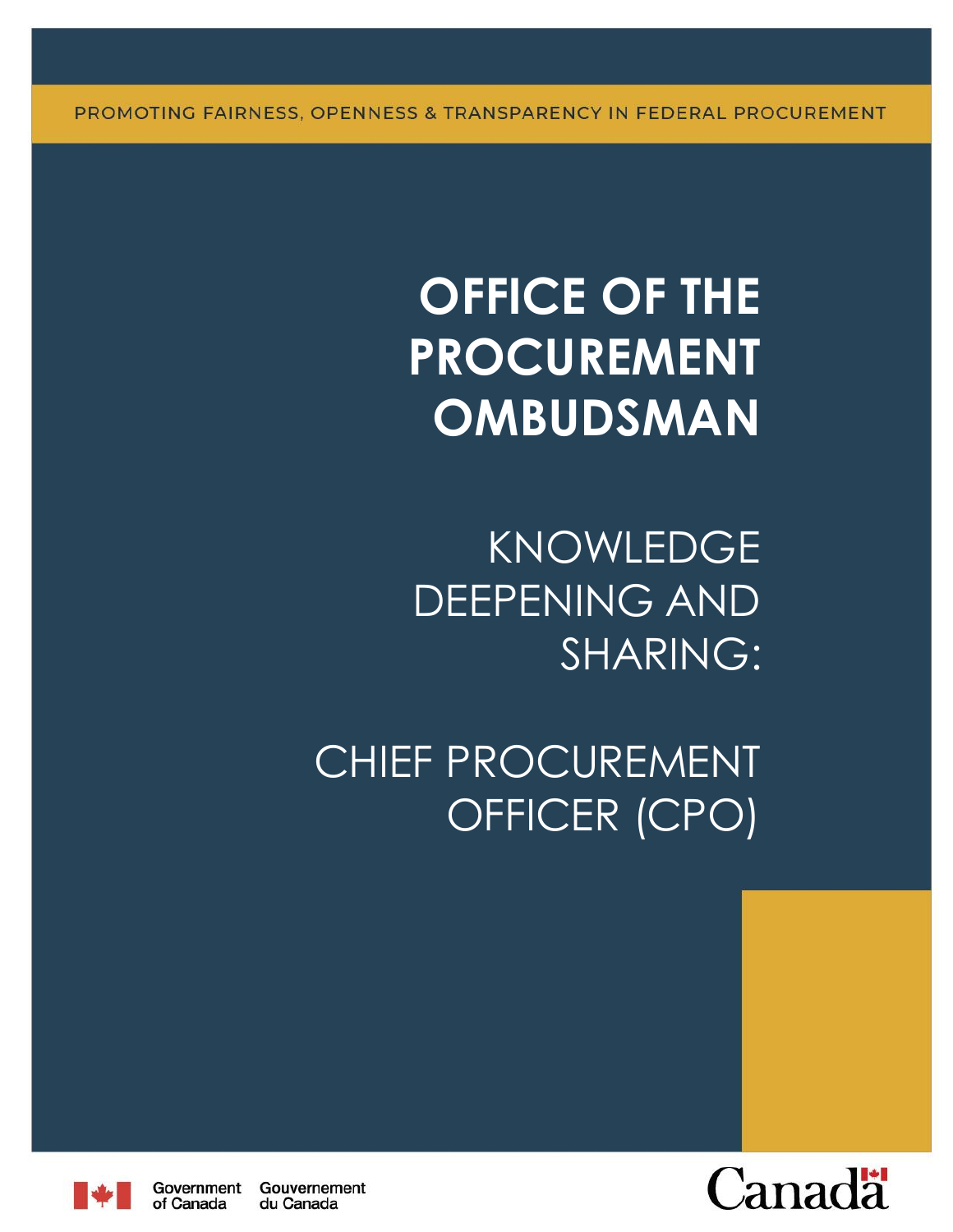# <span id="page-1-0"></span>The Office of the Procurement Ombudsman

The Office of the Procurement Ombudsman (OPO) is a neutral and independent organization of the Government of Canada that works collaboratively with federal departments and Canadian businesses (suppliers) to promote fairness, openness, and transparency in federal procurement. OPO delivers on this mandate by connecting stakeholders, investigating complaints, resolving problems, making recommendations, and sharing best practices.

In 2018, OPO launched a knowledge deepening and sharing (KDS) initiative to better understand key issues in federal procurement. Through the publication of KDS studies, OPO intends to share knowledge and provide meaningful guidance for federal procurement stakeholders.

# <span id="page-1-1"></span>Acknowledgements

OPO would like to thank the participating federal and provincial organizations and interviewees for their input in developing this study.

# <span id="page-1-2"></span>**Enquiries**

Enquiries should be directed to: Office of the Procurement Ombudsman 410 Laurier Ave. W., Suite 400 Ottawa, Ontario K1R 1B7 Canada Telephone: 1-866-734-5169 Toll-free for hearing-impaired: 1-800-926-9105

Email: [ombudsman@opo-boa.gc.ca](mailto:ombudsman@opo-boa.gc.ca)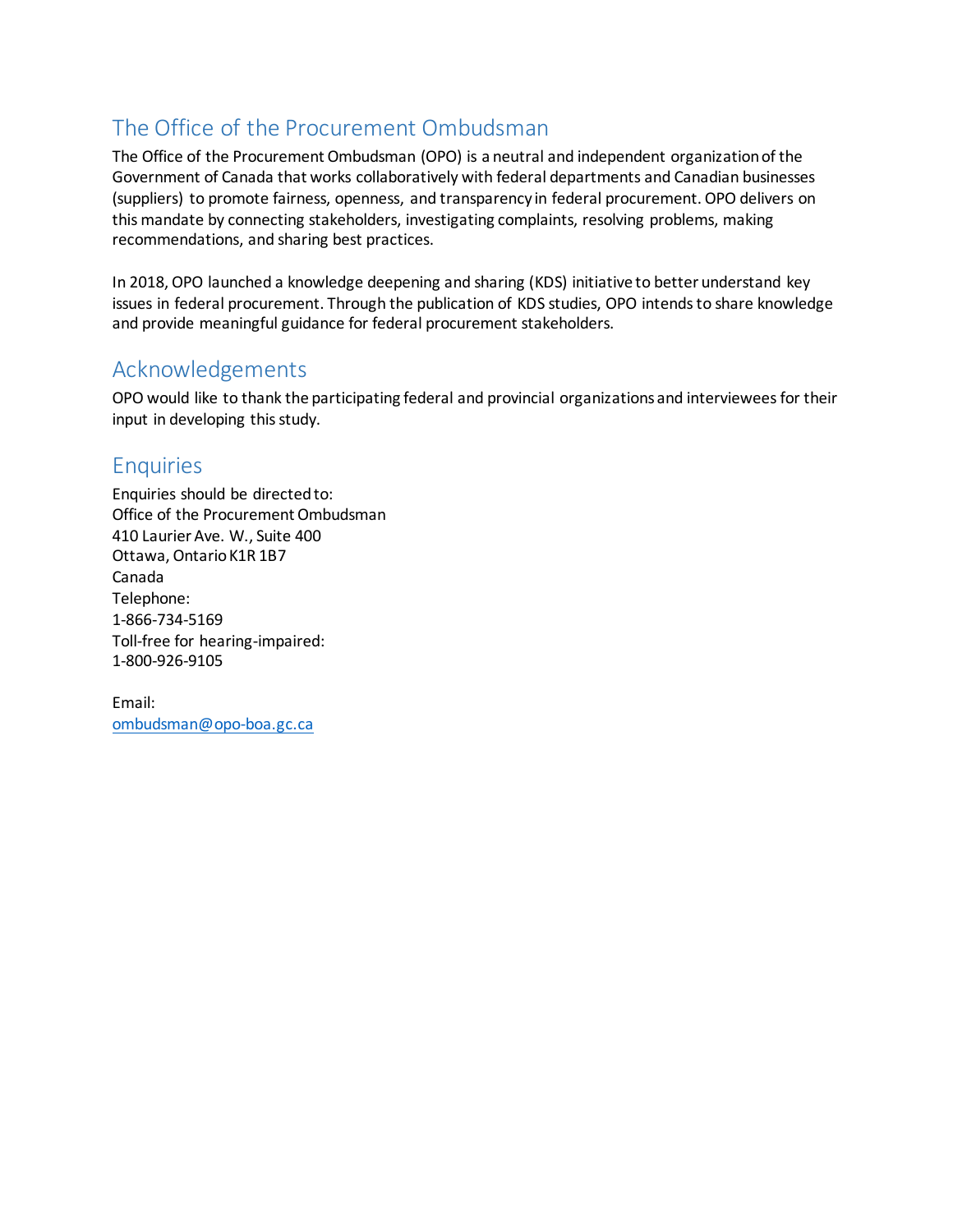# Table of contents

| In pursuit of balance: assisting Small and medium enterprises in accessing federal procurement 3 |
|--------------------------------------------------------------------------------------------------|
| On the need for a Chief Procurement Officer in the federal Government of Canada  3               |
| Modernizing federal procurement for SMEs, women-owned and Indigenous business  4                 |
|                                                                                                  |
|                                                                                                  |
|                                                                                                  |
|                                                                                                  |
|                                                                                                  |
|                                                                                                  |
|                                                                                                  |
|                                                                                                  |
|                                                                                                  |
|                                                                                                  |
| Recommendation for the creation of a federal Chief Procurement Officer 12                        |
|                                                                                                  |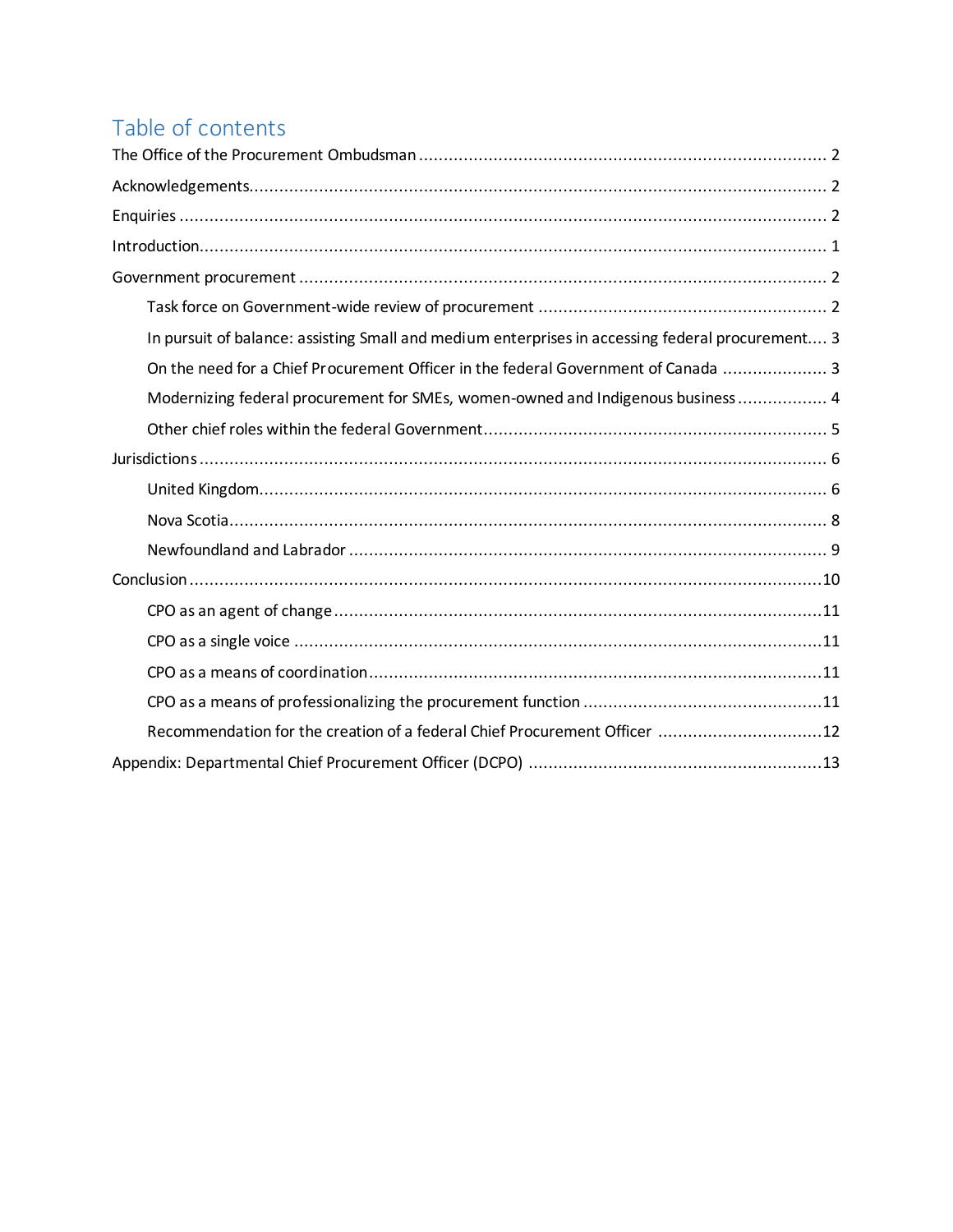# <span id="page-3-0"></span>**Introduction**

A Chief Procurement Officer (CPO) is the lead for procurement within an organization or government. In government, it can exist at multiple levels, extending from a single department, to a city, province, or country. Currently, Canada does not have a CPO for federal procurement, but the role is established at the provincial level in Newfoundland and Labrador, Nova Scotia, and Saskatchewan. The role of a CPO can be broad and is designed to provide leadership in procurement.

Some key features of the position are:

- oversight;
- guidance;
- ensuring the consistent application of policy; and
- <span id="page-3-1"></span> $\bullet$  supporting talent management and innovation in the procurement community.<sup>1</sup>

The purpose of this study is to assess whether a Chief Procurement Officer (CPO), as a leader for procurement at the federal level, could address some of the recurring issues in federal procurement. This study begins with a look at some of the ongoing issues in Canadian procurement and examines different models for a CPO using examples drawn from jurisdictions both within Canada and internationally. The research for this study included a review of government reports, academic literature, and interviews with government officials.

This study reveals 4 key themes where the role of a CPO may add value at the federal level within Canada.

1. The first theme is that of an agent of change. The CPO does not only oversee the existing procurement structure, but actively engageswith it and changesit to meet the needs of stakeholders. For example, the CPO can promote standardization and simplification. Other examples include the evolving nature of best value, which has come to include economic, environmental, and social considerations.

2. The second theme is a single voice for procurement. The CPO role consolidates procurement information from across many departments and agencies, and serves as a spokesperson on issues, solutions, and best practices. A single voice enables further standardization of procurement approaches and the development of consistent practices for all departments and agencies.

3. The third theme is coordination. Supporting a single voice, the CPO also unifies the resulting actions of procuring departments. As many of the government reviews and reports discussed in this study show, the fragmented approach to federal procurement is a significant, longstanding issue. A CPO can allow greater coordination through the establishment of a council or group that brings together experts from various departments and agencies; the council is a part of each jurisdiction discussed. These councils are not simply passive actors, but are engaged with current issues and actively develop solutions.

4. The final theme is professionalization as it relates to training and procurement expertise. The continued development of the procurement profession is crucial to ensuring that the public sector has the capacity to meet the evolving needs of the government. By interpreting legislation and translating this into consistent policies, reference documents or guides, the CPO helps to create the conditions that support a well-equipped public sector.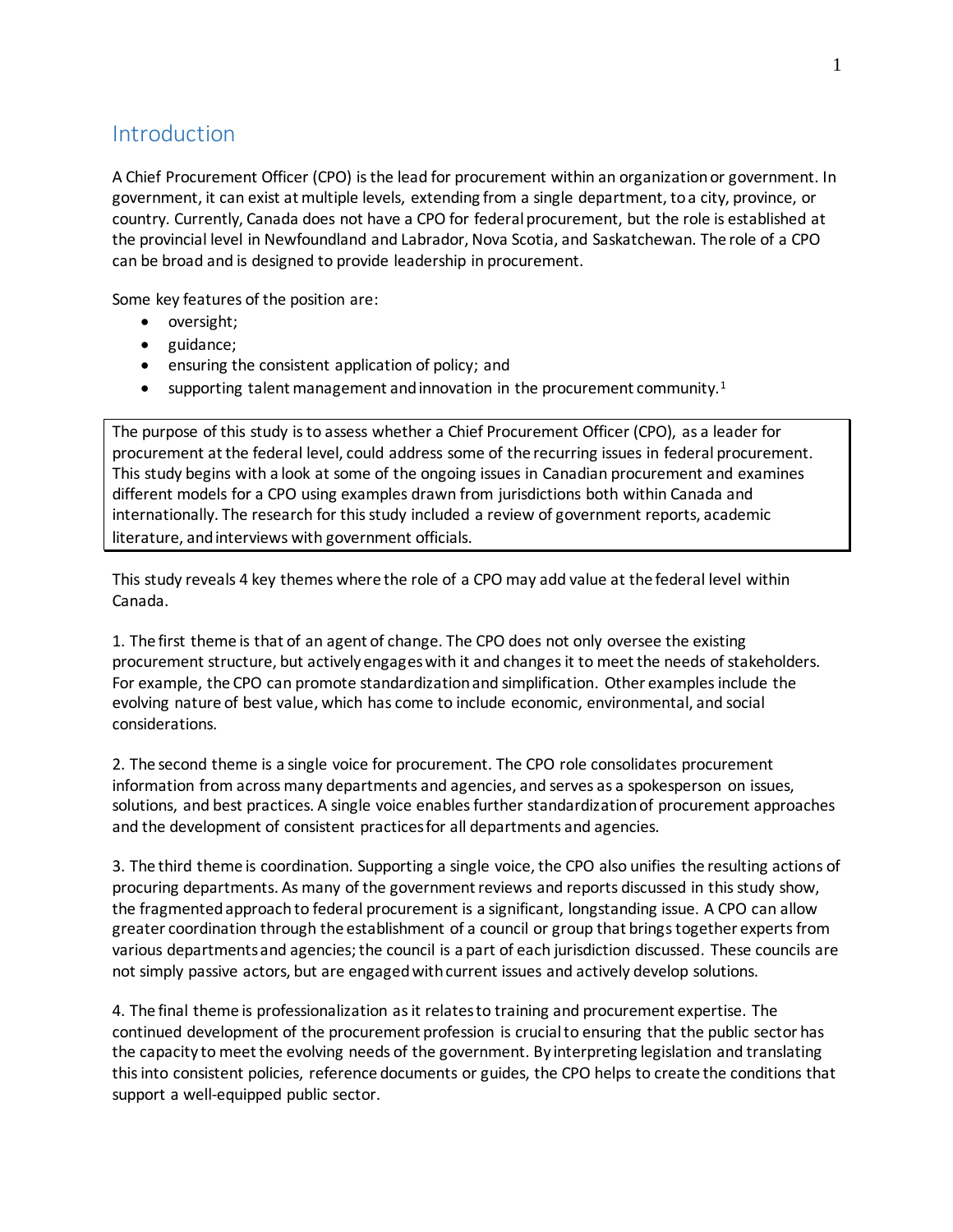The study concludes with the recommendation that the federal government should consider creating a CPO for federal procurement.

# <span id="page-4-0"></span>Government procurement

Over the past 15 years a number of government-wide reports on federal procurement have highlighted recurring issues such as the lack of leadership, need for standardization, complexity of procurement, lack of accountability, and the need for procurement professionalization. Similar issues have been noted by the Procurement Ombudsman and regularly figure in OPO's "Top 10 Issues [in Federal Procurement."](http://opo-boa.gc.ca/repann-annrep-eng.html) The following section provides an overview of some of these reports and highlights that certain issues identified as early as 2005 continue to persist.

# <span id="page-4-1"></span>Task force on Government-wide review of procurement

In January 2005, a Task Force on Government-Wide Review of Procurement (the Task Force), headed by the Public Works and Government Services Canada (PWGSC) Parliamentary Secretary, undertook a review of previous government studies on procurement dating back to 1962. <sup>2</sup> The Task Force found that while some major changes had been made to procurement and recommendations had been accepted, implementation had been difficult and only partially successful such that "many of the points raised in previous studies remain relevant and worthy of consideration."<sup>3</sup>

#### Treasury Board Secretariat (TBS) and PWGSC: roles and responsibilities

<span id="page-4-3"></span>The Task Force noted in its review of government procurement that there was confusion created by the procurement roles and responsibilities of TBS and Public Works and Procurement Services Canada (now Public Services and Procurement Canada (PSPC)). It specifically noted that the division of responsibilities between the departments added to the lack of standardization in government procurement.<sup>4</sup> A key issue was where the responsibilities of TBS, as the creator of procurement policy, end, and where the responsibilities of PWGSC, as the department implementing the policy, begin. This contributed to a tension between the creation of strategic objectives and their implementation that "can produce a challenging environment for decision makers."<sup>5</sup>

According to the Task Force, this tension appeared in the following issues noted in several audit reports: "compliance with, or clarity of, contract regulations and policies, responsibilities related to contract administration/contract management, and the need for procurement-related training."<sup>6</sup> The impact of roles and accountabilities also hindered the development of clear objectives, which support the achievement of objectives and the mobilisation of the resources required to achieve them.<sup>7</sup>

#### Standardization and accountability

<span id="page-4-2"></span>Lack of standardization was an overarching problem identified by the Task Force.<sup>8</sup> This was partially owing to the fragmented nature of the procurement system, which the Task Force summarized as "policy versus operations; delegations divided between goods and services; departments sometimes operating independently, sometimes opting for services provided by the common service organization (PWGSC) and sometimes obliged to accept mandatory services from PWGSC."<sup>9</sup> The resulting impact was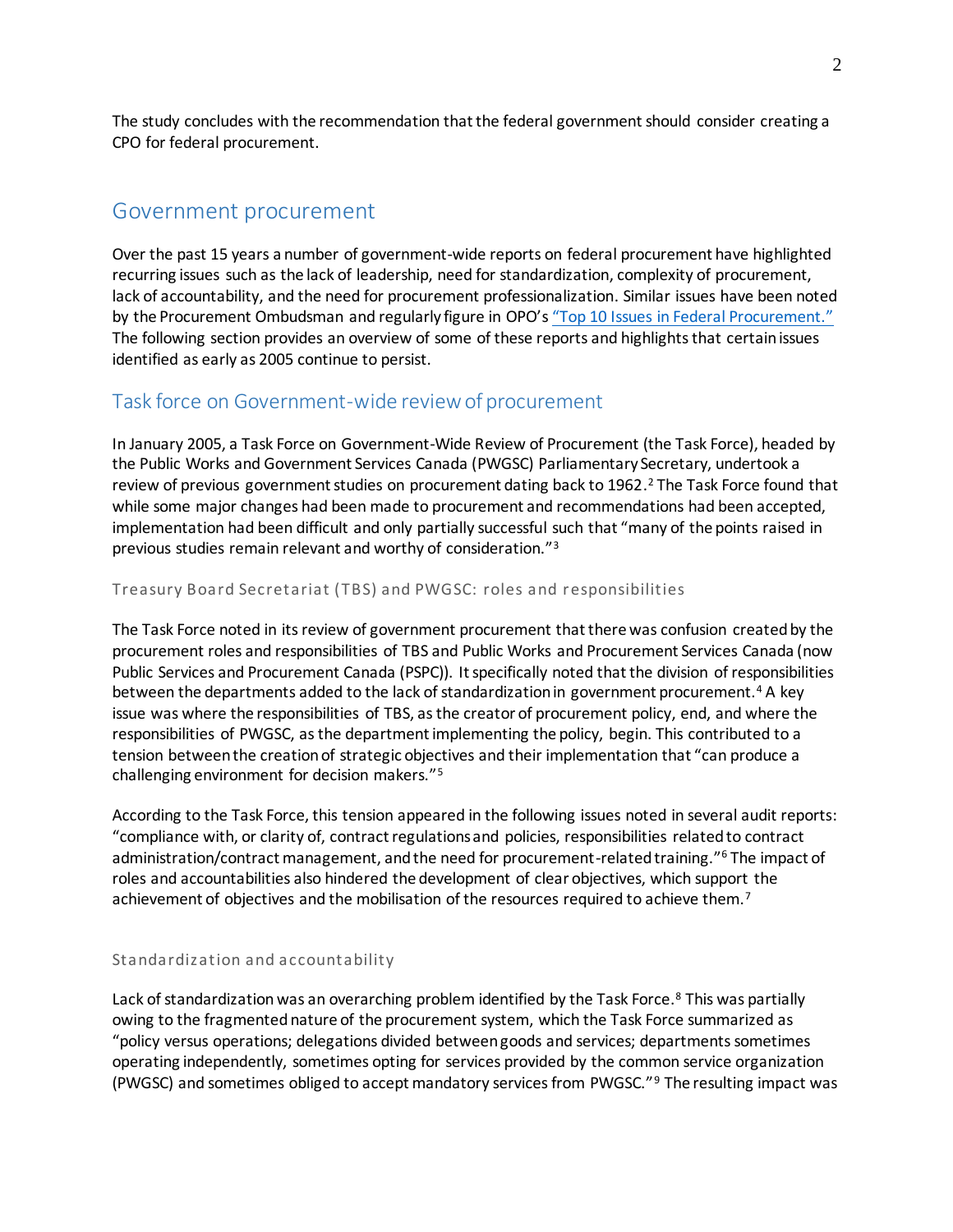a complex system with no clear accountability center. The importance of accountability in procurement cannot be overstated, as it incentivizes the use and implementation of best practices.

Many suppliers noted the complexity and the slow pace of the procurement process and the resulting negative impact on fairness and transparenc[y.](#page-4-2)<sup>8</sup> These observations were shared by the Auditor General, who noted "the need to improve the time it takes to get suppliers in place to meet specific government operational needs."[4](#page-4-3)

To address these issues, the Task Force recommended creating a focal point for procurement accountabilities, and a procurement oversight body "to provide oversight and transparency on the management of procurement and the evolution of procurement best practices."<sup>10</sup> The Task Force also made a number of recommendations to support standardization including the mandatory use of government-wide procurement tools, the development of standing offers, and the creation and use of government-wide terminology.<sup>11</sup>

# <span id="page-5-0"></span>In pursuit of balance: assisting Small and medium enterprises in accessing federal procurement

In 2009, a review was conducted by the Standing Committee on Government Operations and Estimates (OGGO) on how small and medium enterprises (SMEs) can access Federal procurement opportunities. <sup>12</sup>

<span id="page-5-2"></span>The complexity of the procurement process was again identified by suppliers as a point of tension and frustration.<sup>13</sup> Through a survey of suppliers, the report noted "many [suppliers] were concerned with 'issues such as the amount of paperwork, difficulty in contacting purchasers, and not being able to determine why their bid was unsuccessful."<sup>[13](#page-5-2)</sup> There was an overall feeling among suppliers that "it is not worth the effort and investment to bid on Federal Government procurements."<sup>14</sup> Complexity does not just impact suppliers but also public servants. Survey respondents indicated that it was hard to get clarification on RFPs and that those working on the procurement did not have enough background to understand the more technical aspects of what was being procured. [13](#page-5-2)

<span id="page-5-3"></span>The issue of standardization emergedagain in the 2009 report, with a focus on the fragmented nature of programs and services to aid SMEs.<sup>15</sup> Despite offering many services to support SMEs in accessing procurement, the absence of a unified approach led some respondents to recommend the establishment of a centralized system of federal services and programs. [15](#page-5-3) Out of a concern that this approach could reduce the effectiveness of the programs, a recommendation was made that "SME programs and services provided by [The Office of Small and Medium enterprises] regional development agencies and Industry Canada should be absorbed into one area that would have powers to create policies and processes related to SMEs."<sup>16</sup>

# <span id="page-5-1"></span>On the need for a Chief Procurement Officer in the federal Government of Canada

In 2017 a white paper was published by 2 public servants that argued for the creation of a federal CPO.<sup>17</sup> The authors point to several issues a CPO purports to solve including leadership, standardization, and modernization[.](#page-3-1)<sup>1</sup> Modernization involves not only using the most up to date best practices in procurement, but it also encompasses simplification, reducing the administrative burden, encouraging competition, strategic procurement that supports economic policy goals, as well as green and social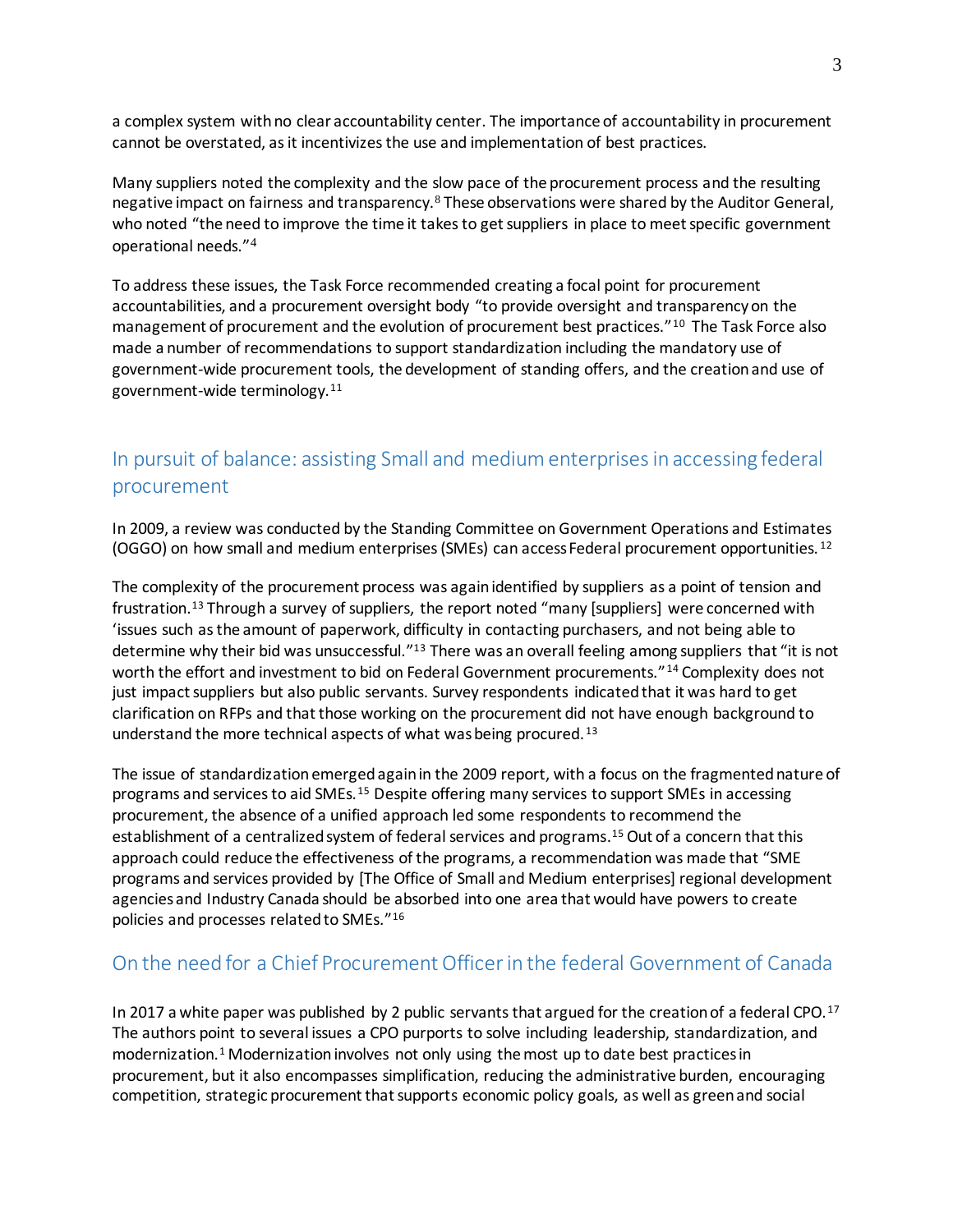procurement.<sup>18</sup> As a leader in the procurement community, the authors state that a "CPO would provide the required central oversight and guidance to ensure standard application of procurement processes and tools across federal organizations, resulting in decreased costs, reduced risk, and improved access for suppliers."<sup>19</sup>

While this publication did not lead to the creation of a federal CPO, it did draw attention to the need for greater procurement leadership to realize the goals of procurement modernization. Building on the ideas in the paper, the Office of the Comptroller General (OCG) launched a Departmental Chief Procurement Officer (DCPO) pilot project in February 2019 to explore the benefits of a more structured procurement governance model and provide concrete feedback to steer the direction of new models of procurement governance and leadership.<sup>20</sup> This initiative sought the benefits of greater procurement leadership at the departmental level. A brief discussion of the initiative can be found in the Appendix.

# <span id="page-6-0"></span>Modernizing federal procurement for SMEs, women-owned and Indigenous business

A 2018 review conducted by OGGO reaffirmed a number of the previous issues, with emphasis on the complexity of the procurement process and its impact on SMEs.<sup>21</sup> The Committee wrote "that the federal procurement process is disjointed and would benefit from better coordination among federal departments and agencies."<sup>22</sup>

The Committee summarized five main challenges of the current system:

- The complexity of the federal procurement process;
- The use of misaligned procurement approaches;
- The focus on price, to the detriment of qualifications and quality when selecting contractors and suppliers;
- The need to make federal procurement more inclusive for SMEs, women-owned businesses and other social disadvantaged groups; and
- <span id="page-6-1"></span> The failure of the Procurement Strategy for Aboriginal Business (PSAB) to live up to its potential and its need for improvement.<sup>23</sup>

Its recommendations aimed to reduce these challengesby calling on the government to "modern[ize]…policies and procedures for contracting, including streamlining requirements and updating terms and conditions."[23](#page-6-1) In recognizing these issues—particularly the complexity due to poor coordination betweendepartments—the Committee made 40 recommendations, some of which relate to the issues discussed in the previous two reports. For example, it recommended the government provide training for procurement officials, modernize policies and procedures, align procurement practices across departments, simplify procurement, and ensure a common interpretation of PSAB.<sup>24</sup>

#### Procurement Ombudsman

The issues highlighted above reaffirm what the Ombudsman continues to hear, both from suppliers and government officials. Two issues worth noting are the complexity of the procurement process and the need for greater professionalization of the procurement community. These issues have been highlighted in three consecutive annual reports from 2017-2020.<sup>25</sup> On the issue of complexity, the Ombudsman noted that "simplification of the procurement process is an ongoing issue that has been raised…for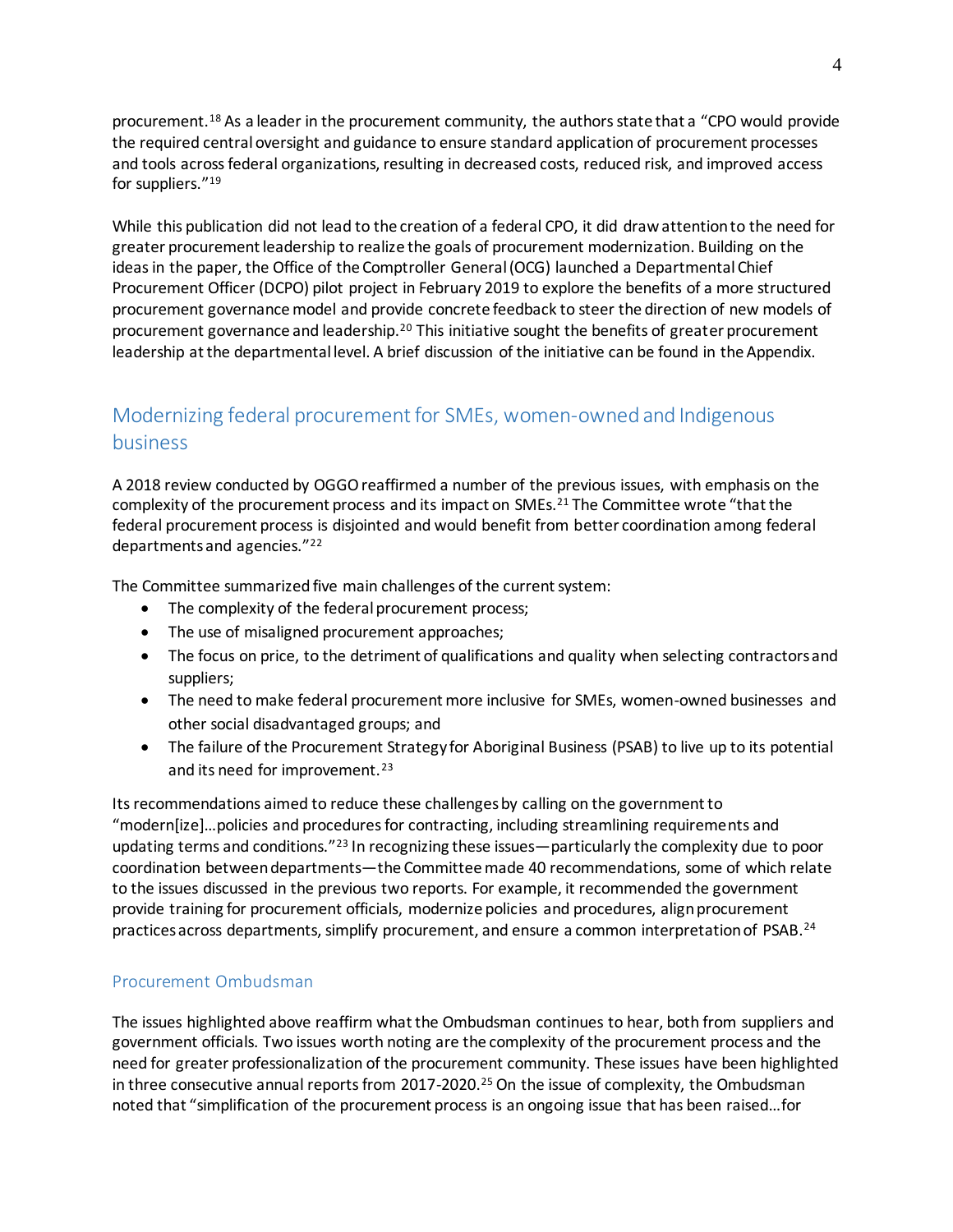<span id="page-7-1"></span>many years. [The Ombudsman] often hears that federal procurement is too complicated, time consuming, and bureaucratic."<sup>26</sup> As a result, simplification has been identified as a key area of focus for the current Procurement Ombudsman. [26](#page-7-1)

The second issue on procurement professionalization concerns procurement expertise and the strengthening of the procurement community. This issue was raised to the Ombudsman by federal officials who identified that "the procurement community needs to be strengthened. Resource capacity is running low, training/certification is difficult to acquire…and expectations of procurement officers is inconsistent."<sup>27</sup> This capacity gap has been recognized by TBS who has partnered with universities and colleges to promote procurement careers.<sup>28</sup>

In summary, while the government reviews highlighted in this section were conducted independently over a 15 year period, they all draw attention to similar issues in federal procurement that persist to this day. These include a lack of leadership, need for standardization, complexity of procurement, lack of accountability, and the need for greater professionalization of the procurement community. In 2017, the CPO White Paper used these issues to call for the creation of a federal CPO.

# <span id="page-7-0"></span>Other chief roles within the federal Government

The establishment of a chief role in a specific area is not a new concept. Other chief roles in the federal government can be found in the areas of human resources, health, finance, information, and elections. The following section takes a closer look at some of the chief roles to understand the driving force for its establishment and whether the creation of a similar role in the area of procurement could be beneficial in addressing the issues noted above.

#### Chief Information Officer

Canada's Chief Information Officer (CIO) was created in 1993 with the rise of new information and communication technologies.<sup>29</sup> The reason for the creation of this role stemmed from an influential report from the Glassco commission which drew attention to the "lack of leadership by Treasury Board with respect to data processing and transmission."<sup>30</sup> The CIO is the "government's senior advisor on the use of [information and communication technology]," and a leader "in information management, information technology, security, privacy, and access to information across the Government of Canada."<sup>31</sup> By providing strategic direction and leadership, the CIO is also a spokesman for the issues and possible solutions in the field.

The CIO Council is one way to promote leadership. Led by the CIO, the Council brings together all departmental CIOs to coordinate on policy development and implementation. <sup>32</sup> The establishment of this Council "continued to be one of the CIO's most important leadership instruments within the public service."<sup>33</sup>

<span id="page-7-2"></span>From its creation in 1993 until 2018, the CIO was below the Deputy Minister (DM) level (Assistant Deputy Minister (ADM) is the level below), which is not the case with other chiefs, the Chief Human Resources Officer being one example.<sup>34</sup> The initial rank of the CIO limited its leadership ability. <sup>35</sup> In 2018 the CIO was elevated to DM rank, notably recalibrating the potential impact the function could have. 36 This change also gave the CIO a seat at the senior leadership table and allowed it to contribute to the interdepartmental committeesthat tackle systemic government issues. The CIO, as a Deputy Minister,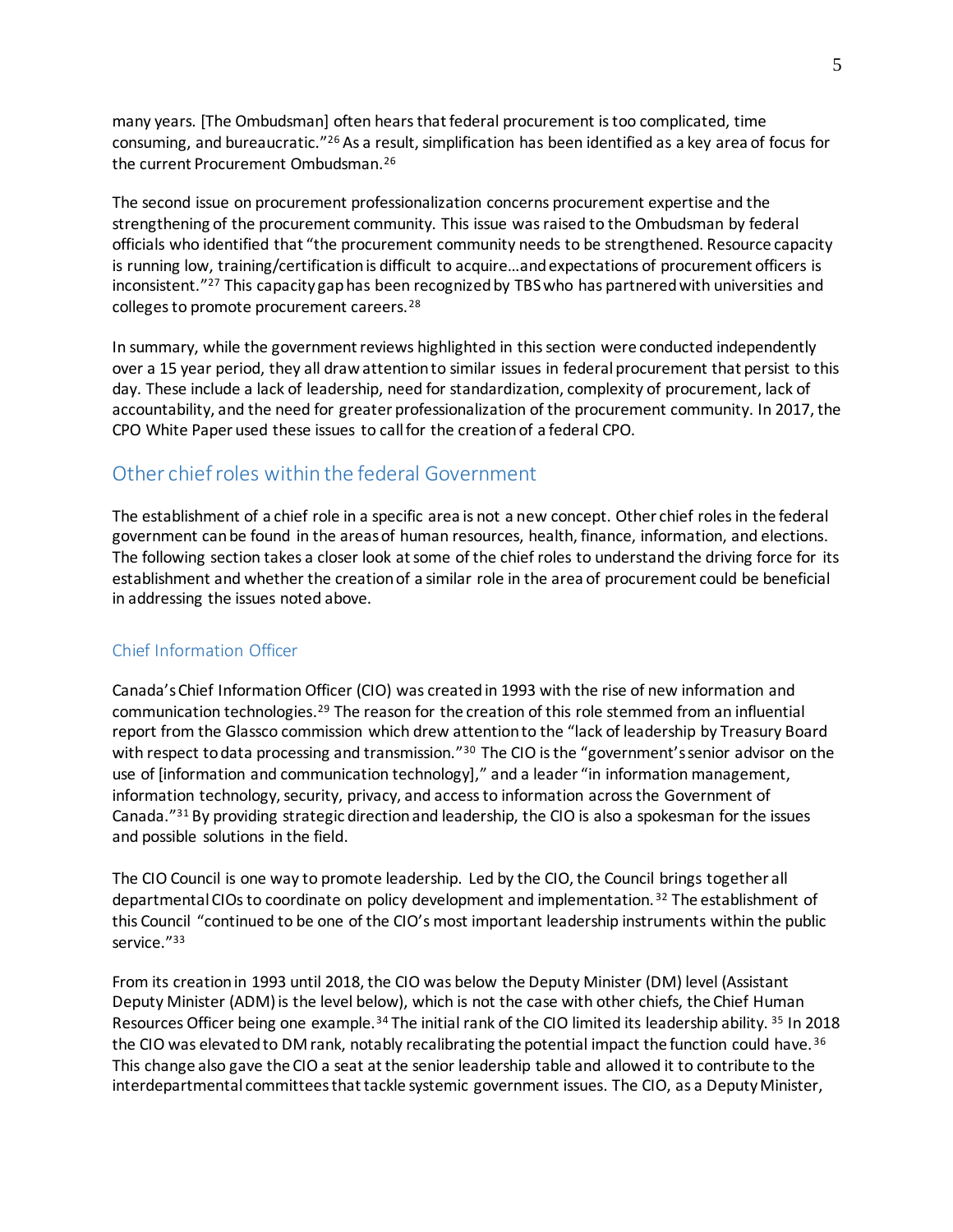now has the ability to bring issues forward and bring attention to them in a way that would never have been possible had the position remained at the ADM level. [35](#page-7-2)

#### Office of the Chief Human Resources Officer

The Office of the Chief Human Resources Officer (OCHRO) was created in 2009 in response to a government review (encompassing \$250 million in human resource funding) that found leadership inefficiencies. The OCHRO was created by merging the Canada Public Service Agency and parts of TBS that dealt with compensation and human resources issues to create a centre of leadership with common roles and responsibilities.<sup>37</sup>

<span id="page-8-2"></span>The OCHRO "supports the Treasury Board in its role as the employer by driving excellence in people management and ensuring the appropriate degree of consistency across the public service."<sup>38</sup> The OCHRO also supports the human resources community in creating awareness of ethical practices and whistleblowing.<sup>[37](#page-8-2)</sup> One of the key responsibilities of the OCHRO is to provide advice and guidance to executives on their responsibilities regarding the *Public Servants Disclosure Protection Act* (PSDPA), which is the legislation that supports whistleblowing.<sup>39</sup> In supporting departments and the objectives in the *Public Service Modernization Act*, the office contributes to the overall simplification of government hiring.<sup>40</sup>

<span id="page-8-3"></span>Led by the Chief and providing further support for departments is the HR Council, which plays "an integral part in shaping a shared people management agenda and is engaged through established governance structures."<sup>41</sup> The Council further highlights the leadership role of the Chief, but also other aspects of the function like coordination, as the Council is "comprised of [the] Heads of Human Resources."[41](#page-8-3)

#### Chief Procurement Officer

It is envisioned that a CPO, once created, would be at the same DM level as the Chief Information Officer and Chief Human Resources Officer, and therefore have the ability and influence to successfully lead the federal procurement function.

## <span id="page-8-0"></span>**Jurisdictions**

The CPO model is established internationally in the United Kingdom (UK) as well as at the provincial level within Canada in Newfoundland and Labrador, and in Nova Scotia. This section examines the different approaches to a CPO in these jurisdictions to determine whether the model has addressed some of the systemic procurement issues discussed in this report.

## <span id="page-8-1"></span>United Kingdom

Procurement in the UK is semi-centralized, which means that procurements are conducted by departments and agencies, rather than one central purchaser. <sup>42</sup> The UK created a national CPO to address procurement issues and oversee procurement policy as part of a procurement reform strategy in 2012.<sup>43</sup> This was in response to reports of systemic procurement issues, including complexity, the absence of a common strategic purpose and a system that was "inefficient, fragmented and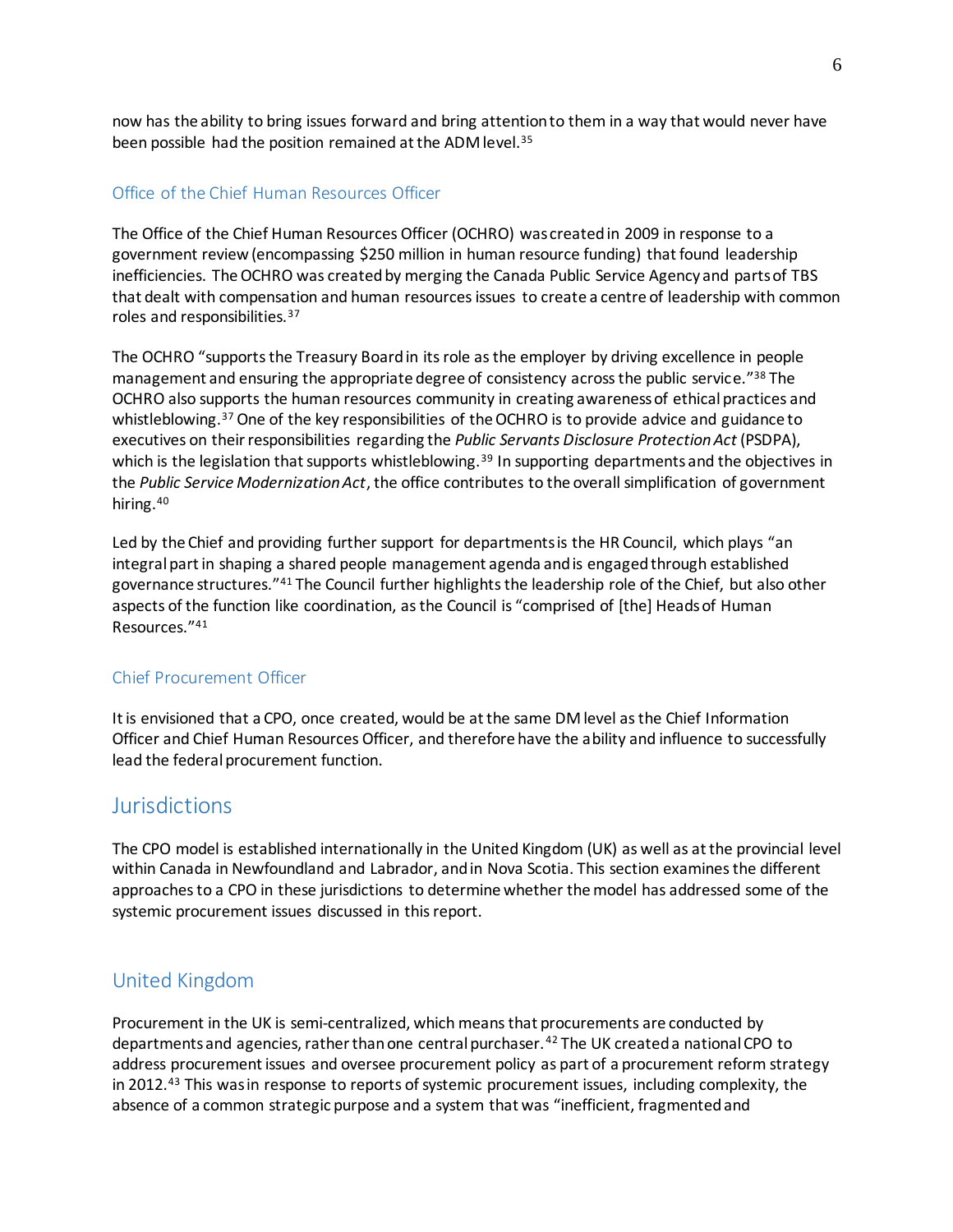uncoordinated."<sup>44</sup> The CPO is the lead on policy development and implementation and is responsible for other initiatives such as the Procurement Reform Board, government as a single buyer, simplification, supplier performance management, and professionalization.<sup>45</sup>

<span id="page-9-3"></span><span id="page-9-0"></span>By creating procurement leadership, the CPO clarified lines of responsibility and increased accountability.<sup>46</sup> The CPO claimed to "strengthen the government's ability to match best practice in the private sector by merging the existing procurement and commercial relationship functions in the Cabinet Office into a single Commercial Procurement and Relationships Directorate."<sup>47</sup> There were a number of sub-groups under the CPO created to deal with commercial and procurement issues.<sup>48</sup> Each of the following reports to the CPO: Small and Medium Enterprises (SME) team, Procurement Policy and Capability, Complex Transactions Team, and Commercial Relationships. [48](#page-9-0)

#### Best value and government as single buyer

The fragmented nature of the procurement system was addressed through the creation of the Government Procurement Service (GPS), with a reporting relationship to the CPO. <sup>49</sup> Similar to PSPC in Canada, the GPS supports centralization by contracting for common goods and services on behalf of departments.<sup>50</sup> Before this reform, departments held contracts with many of the same suppliers for similar or identical goods or services; a practice which the National Audit Office noted carriedmonetary risks.<sup>51</sup> As a single buyer and with the support of the CPO, the government was able to unify its purchasing position and speak with one voice. Due to many departments contracting for the same goods and services, experts were appointed to negotiate—as a single purchaser representing all departments—with the suppliers that had a large share of procurement. <sup>52</sup>

#### Simplification and standardization

<span id="page-9-1"></span>An achievement of the CPO was the increased accessibility of ICT [Information and Communication Technology] contracts to SMEs. To achieve the government-wide goal of awarding 25% of contracts to SMEs, changes were made tothe procurement strategy of timelines and advertising for ICT requirements. <sup>53</sup> The government tried to reduce large contracts and organize what used to be an allencompassing ICT contract into contracts organized by the work.<sup>54</sup> For example, work on software was contracted separate from networks, rather than coupled in a larger contract.<sup>[54](#page-9-1)</sup> This method increased accessibility by allowing smaller suppliers with specific expertise on a single topic to compete with larger suppliers with expertise across topics.

<span id="page-9-2"></span>Standardization benefited supplier performance management. Prior to the reforms the National Audit Office noted that "a supplier performing poorly in one department could win a bid for a similar contract in another department, without performance concerns being discussed."<sup>55</sup> With the creation of a CPO came a united approach to supplier management. The Commercial Relationships teamand Crown Representatives compiled a supplier portfolio and produced recommended performance ratings.[55](#page-9-2)

#### Professionalization

The CPO also contributed to strengthening procurement expertise and professionalizing the procurement function through the creation of the Commissioning Academy to "elevate the status of both commissioning and procurement, and develop a cadre of professionals."[47](#page-9-3) The creation of the Academy supported the development of public sector expertise across the UK by hosting "master classes, workshops, guest speakers, site visits, and peer challenge."<sup>56</sup> The professionalization of the profession was one way the CPO contributed to outcomes-based procurement and it further enhanced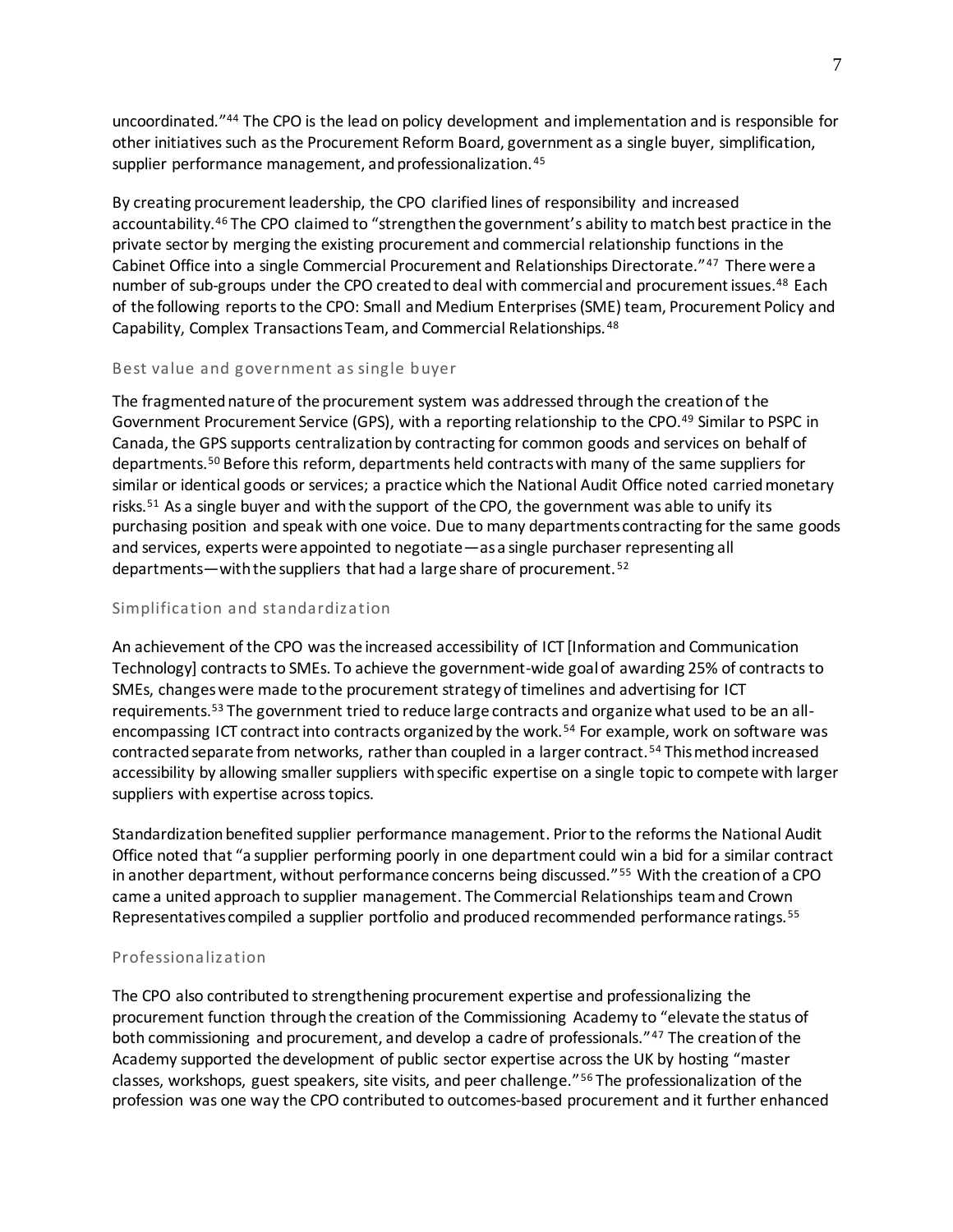the knowledge of citizens and communities in the public sector. <sup>57</sup> For the Academy, knowing localized needs was a means of focusing on outcomes.<sup>58</sup>

```
Procurement Reform Board (PRB)
```
<span id="page-10-1"></span>The Procurement Reform Board (PRB) was established to be the CPO's touchpoint with departments. Led by the CPO, the PRB brought together the procurement directors from the 6 departments with the highest procurement volume.<sup>59</sup> Oriented by the strategic goals of the reform strategy, the PRB allowed procurement leaders to coordinate their response and subsequent action items. [59](#page-10-1) With the goal of saving money and emphasizing proper oversight of tax payer dollars, the reform strategy aimed to "aggregate and standardize expenditure on common goods and services." $60$ 

## <span id="page-10-0"></span>Nova Scotia

The Province of Nova Scotia has had a CPO since 2011.<sup>61</sup> The following section provides an overview of the provincial CPO's mandate and highlights the intersections with some of the themes discussed thus far including, standardization, transparency, and accountability.

#### Standardization

Standardization is a crucial issue that is a key area of focus for Nova Scotia's CPO. To ensure consistency across departments, the CPO is empowered to "identify opportunities and support collaboration […] across the public sector."<sup>62</sup> By developing a procurement manual with various protocols and templated tools (RFPs, RFQs) for government-wide use, the CPO supports a unified procurement approach.<sup>63</sup>

<span id="page-10-2"></span>The CPO also runs a compliance program to ensure the policy is being followed. <sup>64</sup> The program contributes to standardizationwhile acting as a feedback mechanism on the policy itself. This alleviates any conflict between those developing the policy and those implementing it.<sup>[64](#page-10-2)</sup> The Procurement Advisory Group also monitors how a policy is interacting with various public departments.<sup>65</sup>

The CPO has contributed to the modernization of the procurement function. An example is the development and implementation of e-procurement tools.<sup>66</sup> E-procurement is not only important for environmental support through saved resources, but also for efficiency—the creation and submission of bids through one online tool. Another example of modernization is an initiative called Flextrack, which is similar to a standing offer, yet with added flexibility.<sup>67</sup> Evolving from standing offers for IT management, Flextrack has grown to include "managing executive search, communication services, managed business services, and temporary staffing."<sup>68</sup> Where a standing offer requires the supplier to be available for a fixed period of time and to be able to deliver a good or service upon request, Flextrack allows suppliers to exit the program at any point.<sup>69</sup> A few benefits of the program are "controls over setting and maintaining budgets, managing extensions, and ensuring visibility into the fair and equitable selection of vendors."[68](#page-10-3)

#### <span id="page-10-3"></span>Leadership and innovation

Led by the CPO, the Procurement Advisory Group (PAG) brings together procurement experts from a variety of areas, including municipalities, academic institutions, school boards, health authorities and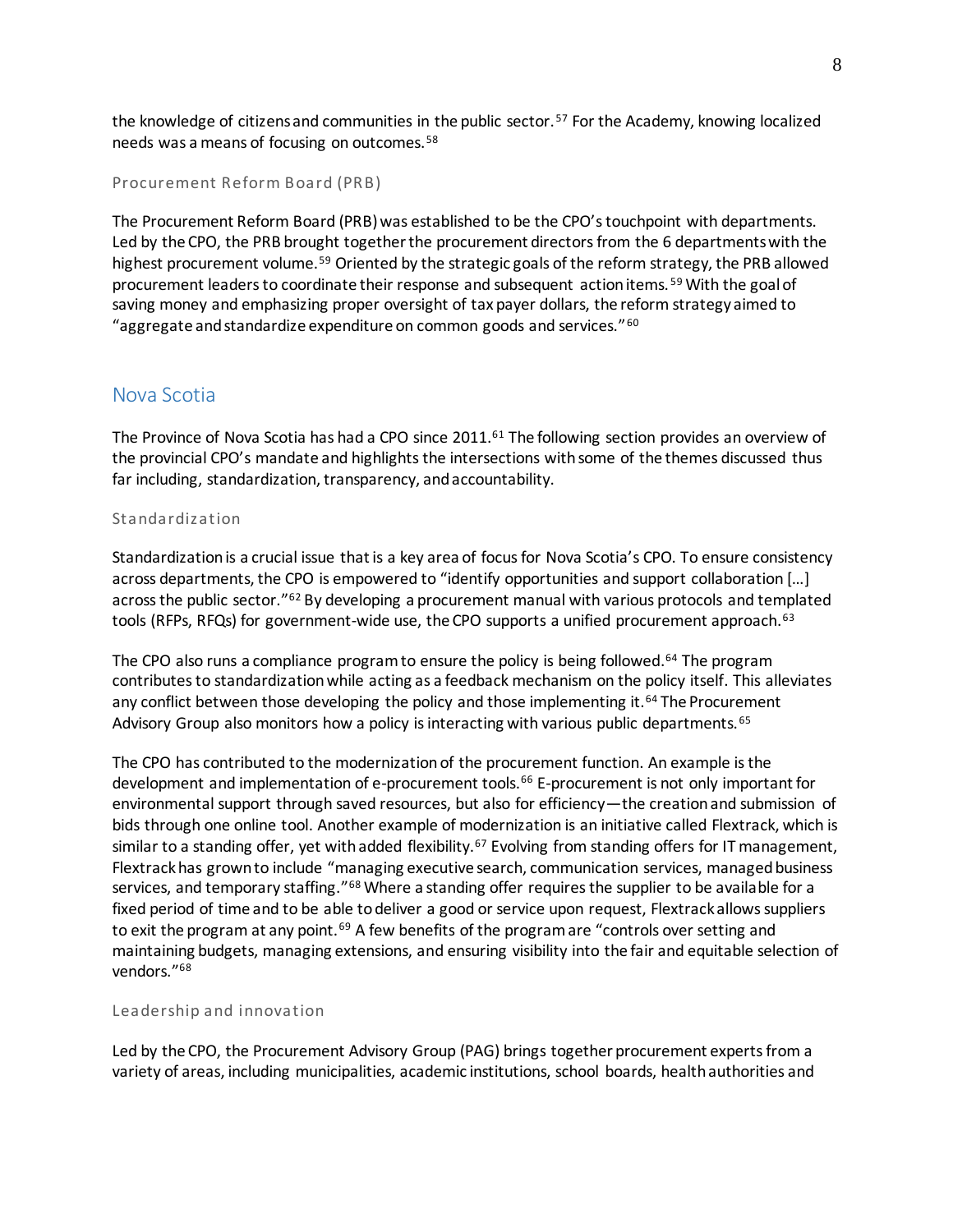government departments.<sup>70</sup> The PAG advises the Minister on a number of procurement issues including best practices (efficiency and cost), risk, and standardization of policy and practices.<sup>71</sup>

Beyond its advisory function, the PAG also plays a role in innovation through the development of guides and protocols for use by public agencies. Two examples include Alternative Procurement Circumstance Guide (ALTP Guide) and a guide on the use of piggy-back clauses.<sup>[68](#page-10-3)</sup> The ALTP guide discusses various procurement scenarios and the procurement methodologies that could be utilized (emergency scenarios, sole-source etc.) and outlines a path forward.<sup>72</sup> The second guide on piggy-backing discusses a procurement methodology used post contract award whereby the government can purchase the same goods/services through the original process.<sup>73</sup> Looking forward, the PAG is working on "a Complaint Protocol, a guide to Joint Procurements, and How to Deal with Unsolicited Proposals." [68](#page-10-3)

Reporting to the CPO and supporting the PAG is the Procurement Governance Secretariat.<sup>74</sup> The Secretariat addresses some of the issues associated with procurement, both for public servants and suppliers. Supporting suppliers, the Secretariat conducts outreach activities and continually improves the procurement web portal and other e-tools that support ease of use.<sup>75</sup> To support public servants and by extension the procurement community, the Secretariat supports and develops professional development programs as well as conducting general procurement research.<sup>76</sup>

#### Transparency and a ccountability

Another key feature of the CPO at the provincial level is its contribution to transparency and accountability. On the buying side, public sector entities are required to submit an annual report on departmental accomplishments tothe CPO, which allows the CPO to account for activities that are mandated by legislation.<sup>77</sup> On the selling side, a supplier left unsatisfied with the information provided by a department can file a complaint with the CPO.<sup>78</sup> The complaint mechanism holds departments accountable for providing clear and concise information. If necessary, a complaint can lead to an investigation and result in recommendations to both parties involved. <sup>79</sup>

A feature supporting the CPO's ability to receive complaints is the Procurement Review Committee. This function receives, reviews, creates timelines, and clarifies the outcomes of a review. [68](#page-10-3) While limited in its power, as it cannot overturn a procurement award nor pause the award of a contract, the Committee fulfills an important accountability mechanism by providing a vehicle for suppliers to voice their concerns.[68](#page-10-3)

## <span id="page-11-0"></span>Newfoundland and Labrador

<span id="page-11-1"></span>Through the *Public Procurement Act*, the CPO was established in Newfoundland and Labrador in 2016 as head of the Public Procurement Agency.<sup>80</sup> The goal of the Act, and ultimately the CPO, was to support value for money, transparency, and accountability of government procurement.<sup>81</sup> Prior to the establishment of the CPO, government procurement lacked central leadership.<sup>82</sup> A crucial difference with the new legislation concerns leadership; the CPO has authority to oversee policy implementation and authority that extends to public bodies. [82](#page-11-1)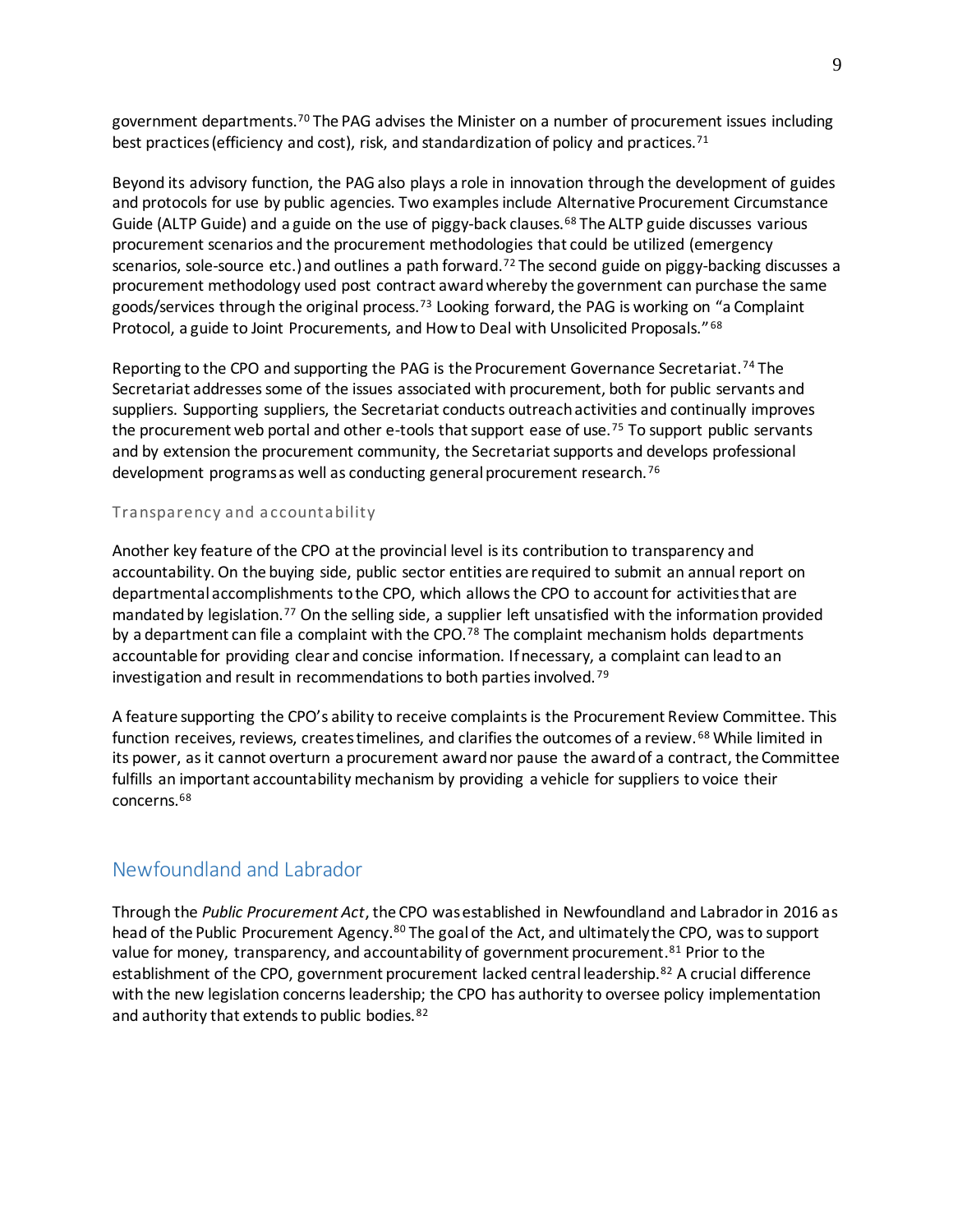#### Standardization

The CPO has contributed to standardization through the development of general policy "for application by all public bodies."<sup>83</sup> One example is the Public Procurement Policy; it is multifaceted in providing guidance to procuring bodies and clarifying aspects of the legislation.<sup>[82](#page-11-1)</sup> The CPO also provides support outside of policy by publishing procurement information and advising departments on implementing procurement frameworks.<sup>84</sup> The CPO is also responsible for developing "standardized procedures for the procurement of commodities, documents and training programs."<sup>85</sup> To support consistent implementation and a common look and feel, the CPO developed standardized procurement templates.[82](#page-11-1)

One area that the CPO has been responsible for bringing greater standardization to is supplier performance. The Act tasks the CPO with maintaining "effective oversight of the procurement activities of public bodies, particularly with respect to (i) supplier performance."<sup>86</sup> Increased standardization in the area of supplier performance, through the development of a government-wide consensus on what constitutes a good or bad supplier, contributes to value for money. Despite guidance and leadership from the CPO, supplier performance is a new initiative and the diversity of government purchasing poses a challenge to standardization.<sup>[82](#page-11-1)</sup> Defining what constitutes poor performance across the wide range of goods and services the government procures, as well as the range of methodologies used to procure them, can be challenging. Furthermore, the supplier is only one variable; the government can also impact supplier performance through poorly written solicitations and statements of work and poor contract management. [82](#page-11-1)

#### Procurement Advisory Council

Led by the CPO, the Procurement Advisory Council (the Council) is composed of procurement experts from a wide range of institutions like school boards and municipalities that have been appointed by the Minister. <sup>87</sup> While the primary goal of the Council is to advise the Minister, the Council has also been engaged in the areas of procurement methodologies, standardization, and the identification of efficiencies and inefficiencies.<sup>88</sup> Despite its recent creation, the Council has been a helpful structure in clarifying "the legislation, discussing best practices, and sharing experiences."[82](#page-11-1)

#### Transparency & accountability

The CPO also supports a transparent and accountable procurement process through the review departmental procurement practices.<sup>89</sup> In reviewing procurement files, the CPO notes deficiencies and can make recommendations to the procuring department. These reviews are scheduled annually and can target the full procurement process—pre-solicitation, solicitation, and contracting—or one aspect of the procurement process. <sup>[82](#page-11-1)</sup> In addition, the CPO has the authority to conduct an ad-hoc review. <sup>82</sup> The findings in these reviews can vary and recommendations stem from the particular case; however, in all cases, the reviews support the principles of transparency and accountability, and benefit government procurement as a whole by identifying lessons learned.

# <span id="page-12-0"></span>Conclusion

The purpose of this study was to assess whether a CPO, as a procurement leader at the federal level, could address some of the persistent issues in federal procurement. Through a review of jurisdictions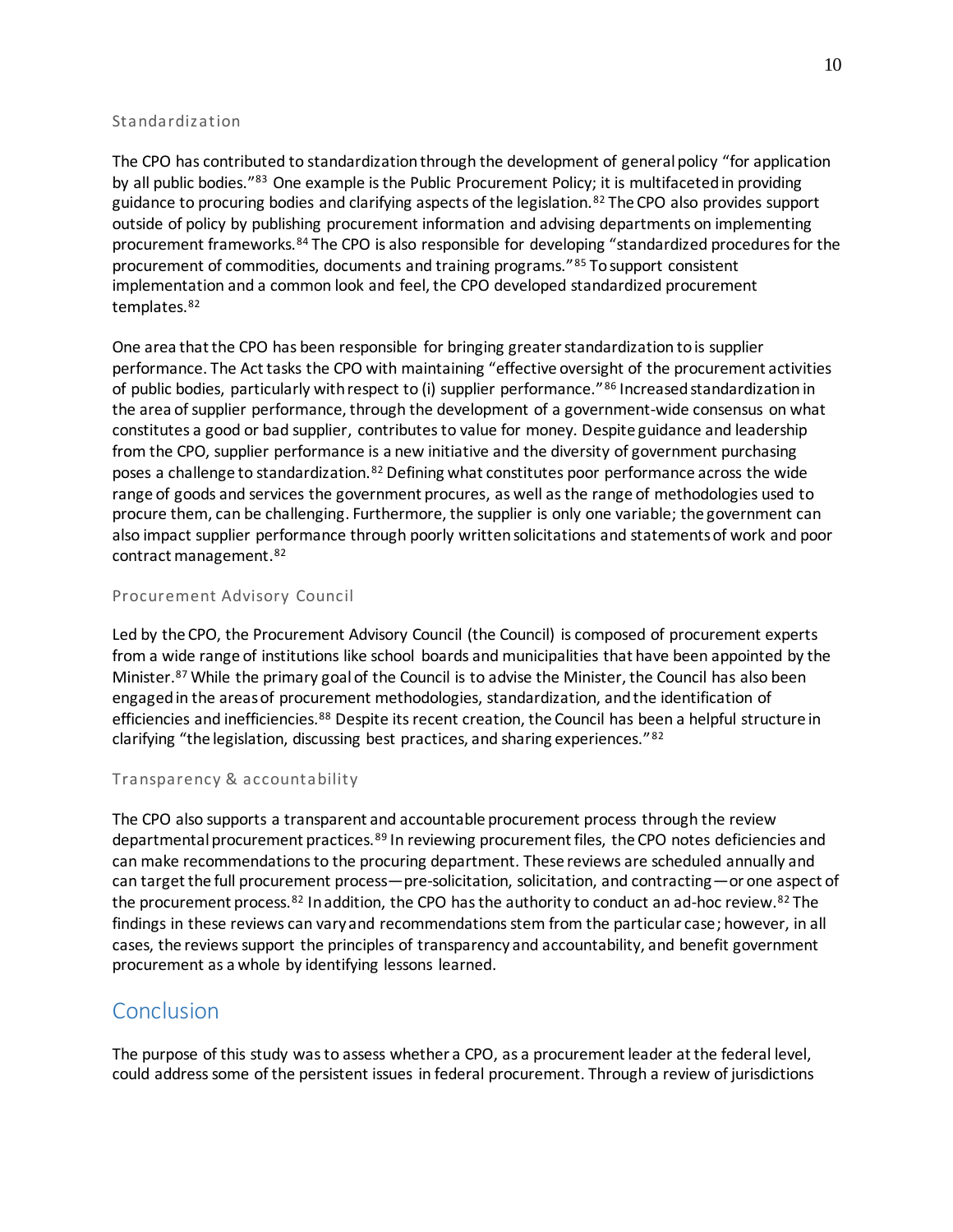within Canada and internationally, this study has found that the model addresses many of the systemic procurement issues noted by various government reports and departments.

Several themes highlighted throughout this study point to specific areas where the CPO model can address ongoing issues in federal procurement:

# <span id="page-13-0"></span>CPO as an agent of change

A CPO not only presides over the existing infrastructure, but also actively evolves it. By creating policy and guidance documents, the CPO sets the tone for procuring bodies and ensures that policy is implemented and rules are followed.

A federal CPO can contribute to the broader modernization of government procurement by acting as an agent of change. Modernization has been a recurring theme in the Minister of PSPC's mandate letters.<sup>90</sup> This concept is wide-reaching, inclusive of simplification, best practices, encouraging competition, and other considerations like economic development and social procurement. The breadth of this concept necessitates action by the CPO and the case studies reviewed demonstrate how a CPO can be successful in furthering modernization initiatives.

A crucial piece of modernization is the evolving concept of value in procurement. Traditionally, best value was coupled with a lowest-price consideration. Now value has evolved to encapsulate other considerations like economic development, social procurement, and environmental concerns. These factors bring new considerations to procurement that create additional demands on the procuring department.

## <span id="page-13-1"></span>CPO as a single voice

The CPO creates a clear focal point for procurement information, whether it be policy development, guidance, templates, or procurement training. By addressing standardizationa CPO reinforces that the government is a single customer, conducting business consistently across departments.

# <span id="page-13-2"></span>CPO as a means of coordination

The CPO is an effective means of ensuring government procurement is completed in a coordinated manner across government departments. The creation of an advisory council or group that brings procurement experts together to elevate important issues and make recommendations to the minister has benefitted the jurisdictions reviewed.

# <span id="page-13-3"></span>CPO as a means of professionalizing the procurement function

The continued development of the procurement profession is crucial to ensuring that the public sector has the capacity to meet the evolving needs of the government. By interpreting legislation and translating this into consistent policies, reference documents or guides, the CPO helps to create the conditions that support a well-equipped public sector. The government-wide reviewsindicated that the procurement process is often complicated and a burden on suppliers. Increasing procurement expertise on any number of factors from solicitations to contract administration is one means of addressing the problem. This was seen in the example of the Commissioning Academy in the UK and the emphasis on training the public sector in Newfoundland and Labrador after the new legislation came into force; it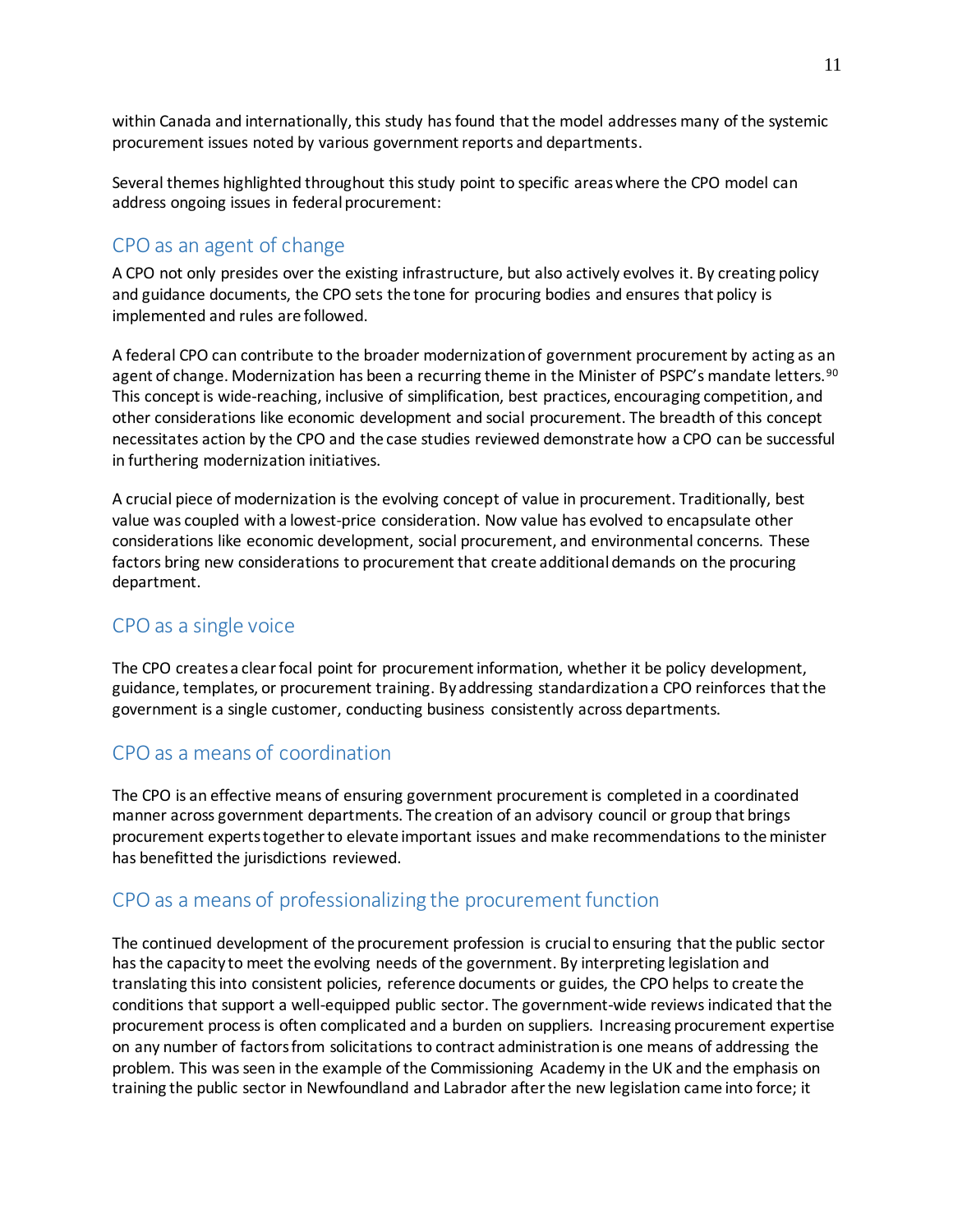was also supported by the creation of guides and reference documents that were applicable to all public bodies.

# <span id="page-14-0"></span>Recommendation for the creation of a federal Chief Procurement Officer

Based on the potential for a CPO at the federal level to address these long-standing issues in federal procurement, comes a recommendation that Canada consider creating a CPO for federal procurement. Since some of the functions of the CPO are already in existence within the federal system, for example, the role of the Procurement Ombudsman who is mandated to both review complaints from suppliers and conduct departmental procurement practices, exploring the potential of a CPO requires further research into the areasof overlap withexisting federal procurement bodies.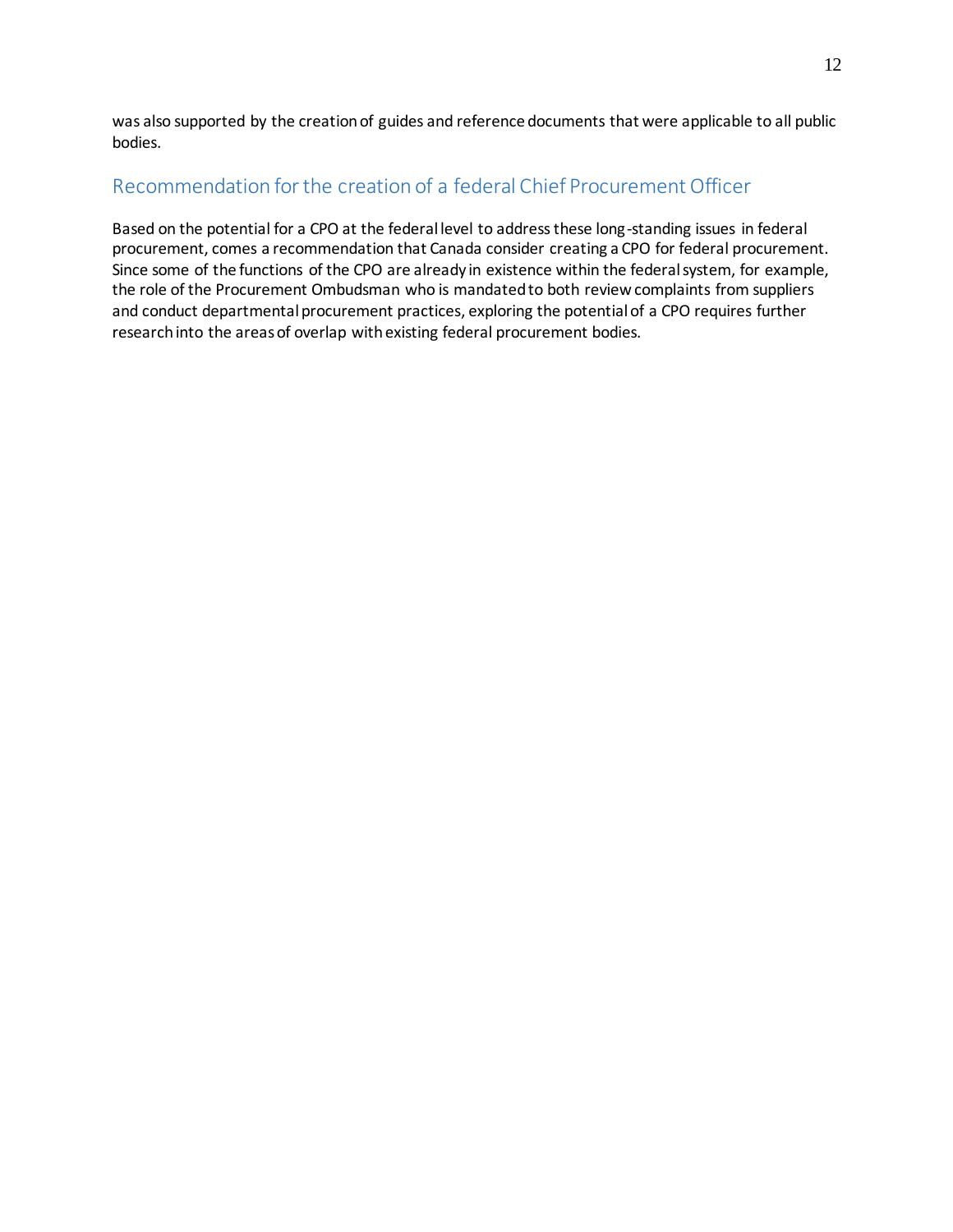# <span id="page-15-0"></span>Appendix: Departmental Chief Procurement Officer (DCPO)

In February 2019, the Office of the Comptroller General (OCG) launched a Departmental Chief Procurement Officer (DCPO) pilot project to explore the benefits of a more structured procurement governance model and provide concrete feedback to steer the direction of new models of procurement governance and leadership.<sup>91</sup> After reviewing the findings from the project, it was decided that the initiative would continue to run under a voluntary structure. <sup>92</sup>

The DCPO should not be conflated with a CPO generally. The CPO would exist above the departmental level, where the DCPO would be specific to each department. The DCPO model—having DCPOs in each department—could be a stepping stone to the creation of a CPO. This model was recommended by the CPO white paper from 2017.<sup>93</sup> This model also exists in other jurisdictions, where departmental chiefs are led by an overall chief; in these cases a council, like that in the information space discussed in this study, brings together each of the chiefs to coordinate on policy and initiatives.

<span id="page-15-1"></span>The DCPO pilot project addresses issues in leadership, planning, standardization, and performance monitoring.<sup>94</sup> Despite its focus at the departmental level, the initiative explores the impact of a new leadership model on procurement.[94](#page-15-1) With the emphasis on leadership, the DCPO pilot contributes to and supports best practices, lessons learned, as well as the professionalization of the procurement function.[94](#page-15-1)

The DCPO supports standardization—mainly through the consolidation of lessons learned and best practices—while also allowing for flexibility. However, in the DCPO pilot, standardization is not so much a unifying concept—it is speaking to what is being done, rather than how it is done. <sup>[94](#page-15-1)</sup> The difference would appear in the details. For example, the practice of identifying lessons learned is the 'what' and the identification of these lessons is the 'how.' Therefore, 2 departments could both be identifying lessons learned, but how the departments go about achieving them could be different.

The pilot project also supports standardization and coordination through the DCPO Council, which is comprised of all the DCPOs in the initiative and meets every 2 months.<sup>[94](#page-15-1)</sup> Though not a decision-making body, the Council supports both the development of a procurement community, and the sharing of best practices. For example, the Council endorsed, developed, and adopted the procurement management framework.[94](#page-15-1) After reviewing the findings of the project, it was observed that "interviewees strongly agreed that the Council has been the most important trigger to improve networking, information sharing, and cohesive decision making."95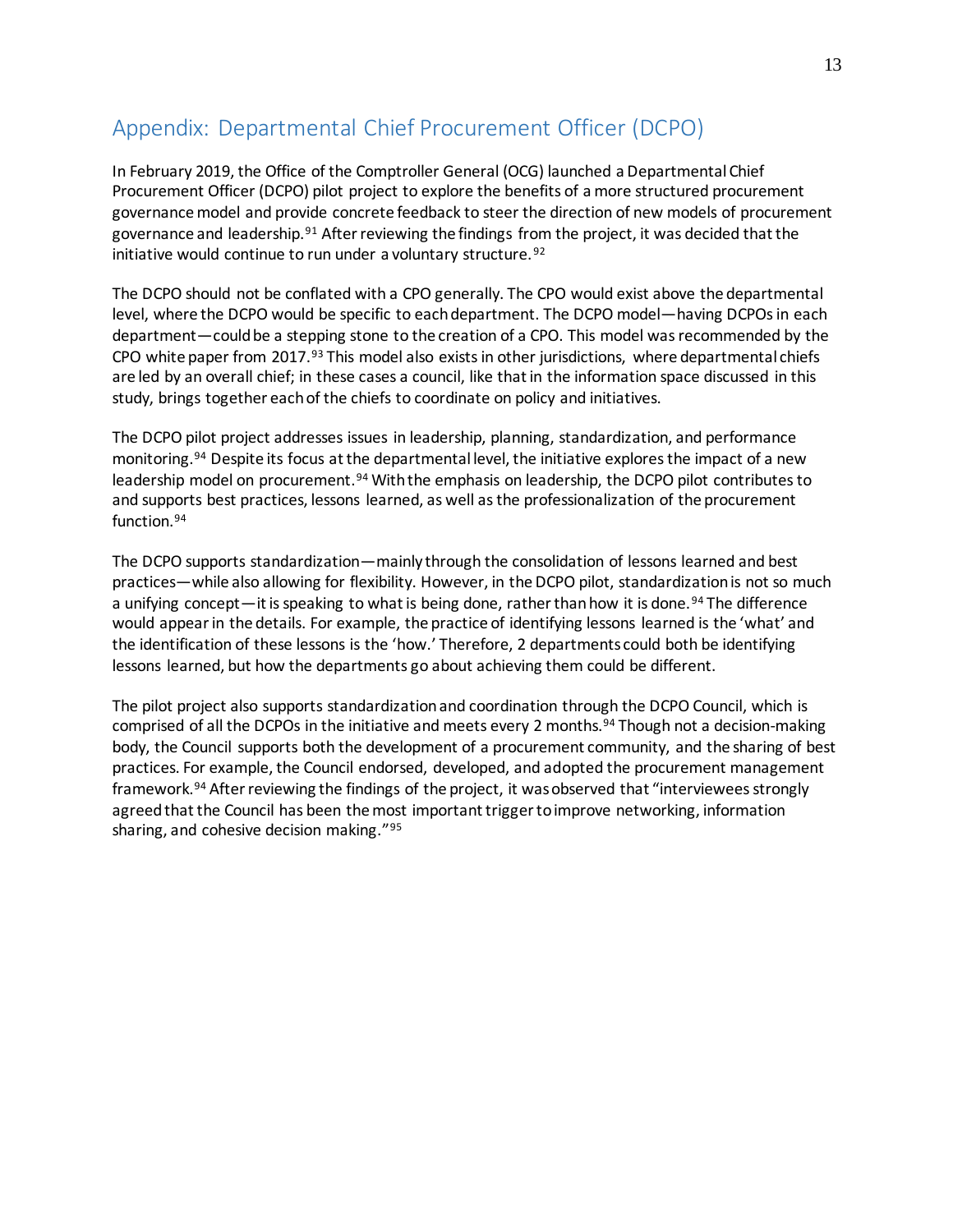l

<sup>6</sup> Parliamentary Secretary's Task Force, "Government-Wide Review of Procurement," Public Works and Government Services, 2005, 24.

14 Standing Committee on Government Operations and Estimates, "In Pursuit of Balance: Assisting Small and Medium [Enterprises in Accessing Federal Procurement,"](https://www.ourcommons.ca/Content/Committee/402/OGGO/Reports/RP4001862/402_OGGO_Rpt07/402_OGGO_Rpt07-e.pdf) House of Commons Canada, 2009, 7.

<sup>15</sup> Standing Committee on Government Operations and Estimates, ["In Pursuit of Balance: Assisting Small and Medium](https://www.ourcommons.ca/Content/Committee/402/OGGO/Reports/RP4001862/402_OGGO_Rpt07/402_OGGO_Rpt07-e.pdf)  [Enterprises in Accessing Federal Procurement,"](https://www.ourcommons.ca/Content/Committee/402/OGGO/Reports/RP4001862/402_OGGO_Rpt07/402_OGGO_Rpt07-e.pdf) House of Commons Canada, 2009, 12.

<sup>16</sup> Standing Committee on Government Operations and Estimates, "In Pursuit of Balance: Assisting Small and Medium [Enterprises in Accessing Federal Procurement,"](https://www.ourcommons.ca/Content/Committee/402/OGGO/Reports/RP4001862/402_OGGO_Rpt07/402_OGGO_Rpt07-e.pdf) House of Commons Canada, 2009, 14.

<sup>17</sup> Jessica Sultan and Vincent Robitaille, "On the Need for a Chief Procurement Officer in the Federal Government of Canada," Government of Canada, 2017.

18 Office of the Prime Minister, ["Minister of Public Services and Procurement Mandate Letter,"](https://pm.gc.ca/en/mandate-letters/2019/12/13/minister-public-services-and-procurement-mandate-letter) Government of Canada, 2019; Office of the Prime Minister, ["Minister of Public Services and Procurement Mandate Letter,"](https://pm.gc.ca/en/mandate-letters/2017/10/04/archived-minister-public-services-and-procurement-mandate-letter) Government of Canada, 2017. <sup>19</sup> Jessica Sultan and Vincent Robitaille, "On the Need for a Chief Procurement Officer in the Federal Government of Canada," Government of Canada, 2017, 3.

<sup>20</sup> Treasury Board of Canada Secretariat, "Chief Procurement Officer: Pilot Project Conclusions and Recommendations," Government of Canada, 2020, 5.

<sup>21</sup> House of Commons Standing Committee on Government Operations and Estimates (OGGO), "Modernizing Federal

[Procurement for Small and Medium Enterprises, Women-](https://www.ourcommons.ca/Content/Committee/421/OGGO/Reports/RP9996115/oggorp15/oggorp15-e.pdf)Owned and Indigenous Business," House of Commons Canada*,* 2018, 15, 20, 66-68.

<sup>22</sup> House of Commons Standing Committee on Government Operations and Estimates (OGGO), "Modernizing Federal [Procurement for Small and Medium Enterprises, Women-](https://www.ourcommons.ca/Content/Committee/421/OGGO/Reports/RP9996115/oggorp15/oggorp15-e.pdf)Owned and Indigenous Business," House of Commons Canada*,* 2018, 17.

<sup>23</sup> House of Commons Standing Committee on Government Operations and Estimates (OGGO), "Modernizing Federal [Procurement for Small and Medium Enterprises, Women-](https://www.ourcommons.ca/Content/Committee/421/OGGO/Reports/RP9996115/oggorp15/oggorp15-e.pdf)Owned and Indigenous Business," House of Commons Canada, 2018, 15.

<sup>24</sup> House of Commons Standing Committee on Government Operations and Estimates (OGGO), "Modernizing Federal [Procurement for Small and Medium Enterprises, Women-](https://www.ourcommons.ca/Content/Committee/421/OGGO/Reports/RP9996115/oggorp15/oggorp15-e.pdf)Owned and Indigenous Business," House of Commons Canada, 2018, 19-25.

<sup>25</sup> The Office of the Procurement Ombudsman, ["The Office of the Procurement Ombudsman annual report 2017](http://opo-boa.gc.ca/rapports-reports/2017-2018/index-eng.html)-2018," Canada, July 2018[; The Office of the Procurement Ombudsman](http://opo-boa.gc.ca/rapports-reports/2018-2019/index-eng.html), ["The Office of the Procurement Ombudsman annual report](http://opo-boa.gc.ca/rapports-reports/2018-2019/index-eng.html)  2018-[2019,"](http://opo-boa.gc.ca/rapports-reports/2018-2019/index-eng.html) Canada, July 2019[; The Office of the Procurement Ombudsman](http://opo-boa.gc.ca/rapports-reports/2019-2020/index-eng.html), ["The Office of the Procurement](http://opo-boa.gc.ca/rapports-reports/2019-2020/index-eng.html) Ombudsman [annual report 2019-](http://opo-boa.gc.ca/rapports-reports/2019-2020/index-eng.html)2020," Canada, July 2020.

<sup>1</sup> Jessica Sultan and Vincent Robitaille, "On the Need for a Chief Procurement Officer in the Federal Government of Canada," Government of Canada, 2017, 2.

<sup>2</sup> Parliamentary Secretary's Task Force, "Government-Wide Review of Procurement," Public Works and Government Services, 2005.

<sup>3</sup> Parliamentary Secretary's Task Force, "Government-Wide Review of Procurement," Public Works and Government Services, 2005, 7-8.

<sup>4</sup> Parliamentary Secretary's Task Force, "Government-Wide Review of Procurement," Public Works and Government Services, 2005, 19.

<sup>5</sup> Parliamentary Secretary's Task Force, "Government-Wide Review of Procurement," Public Works and Government Services, 2005, 79.

<sup>7</sup> Parliamentary Secretary's Task Force, "Government-Wide Review of Procurement," Public Works and Government Services, 2005, 27.

<sup>8</sup> Parliamentary Secretary's Task Force, "Government-Wide Review of Procurement," Public Works and Government Services, 2005, 11.

<sup>9</sup> Parliamentary Secretary's Task Force, "Government-Wide Review of Procurement," Public Works and Government Services, 2005, 24.

<sup>&</sup>lt;sup>10</sup> Parliamentary Secretary's Task Force, "Government-Wide Review of Procurement," Public Works and Government Services, 2005, 21.

<sup>11</sup> Parliamentary Secretary's Task Force, "Government-Wide Review of Procurement," Public Works and Government Services, 2005, 39-45.

<sup>&</sup>lt;sup>12</sup> Standing Committee on Government Operations and Estimates, "In Pursuit of Balance: Assisting Small and Medium [Enterprises in Accessing Federal Procurement,"](https://www.ourcommons.ca/Content/Committee/402/OGGO/Reports/RP4001862/402_OGGO_Rpt07/402_OGGO_Rpt07-e.pdf) House of Commons Canada, 2009.

<sup>13</sup> Standing Committee on Government Operations and Estimates, "In Pursuit of Balance: Assisting Small and Medium [Enterprises in Accessing Fe](https://www.ourcommons.ca/Content/Committee/402/OGGO/Reports/RP4001862/402_OGGO_Rpt07/402_OGGO_Rpt07-e.pdf)deral Procurement," House of Commons Canada, 2009, 6.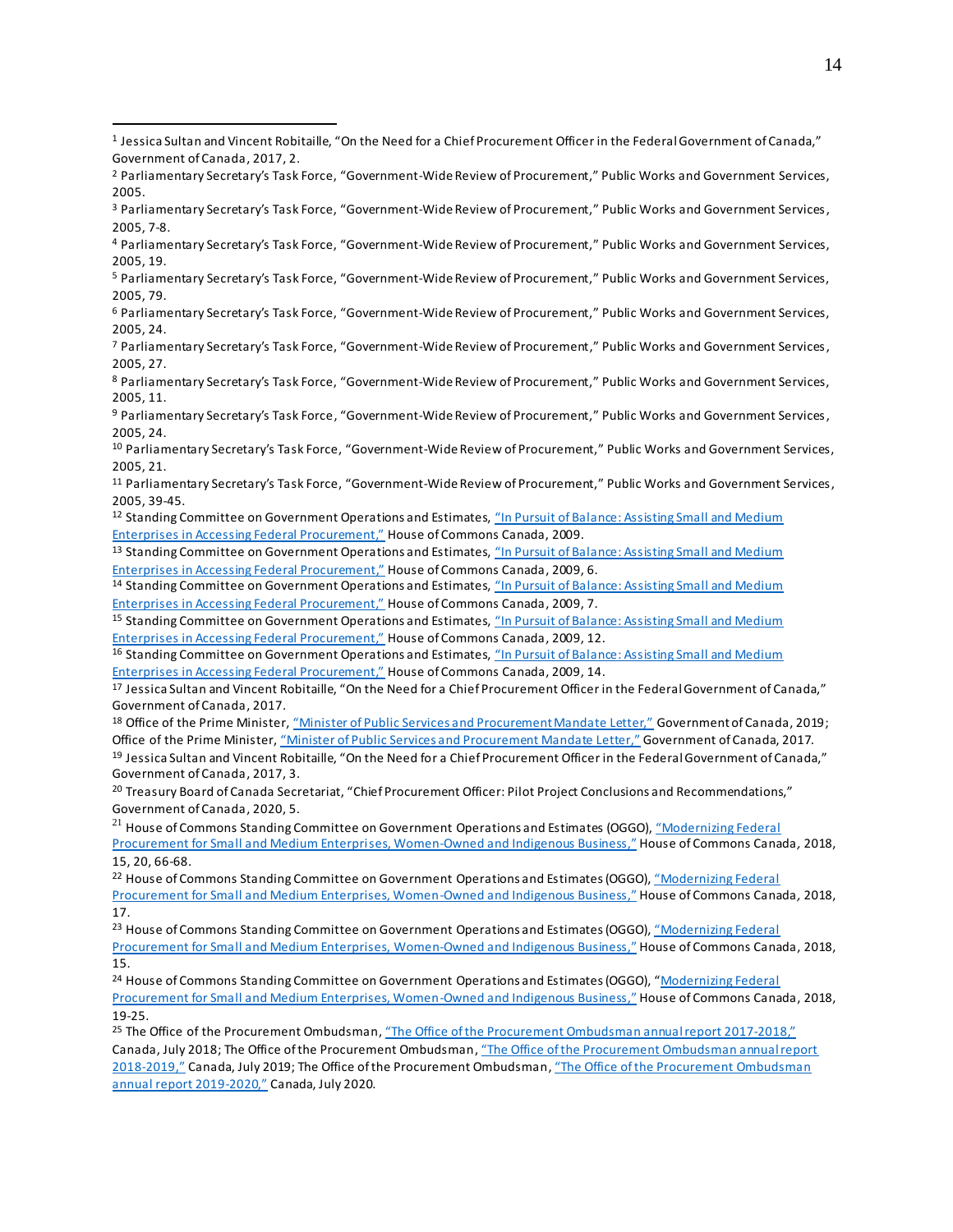<sup>26</sup> The Office of the Procurement Ombudsman, ["The Office of the Procurement Ombudsman annual report 2017](http://opo-boa.gc.ca/rapports-reports/2017-2018/index-eng.html)-2018," Canada, July 2018, 3.

l

<sup>27</sup> The Office of the Procurement Ombudsman, ["The Office of the Procurement Ombudsman annual report 2017](http://opo-boa.gc.ca/rapports-reports/2017-2018/index-eng.html)-2018," Canada, July 2018, 15.

<sup>28</sup> The Office of the Procurement Ombudsman, ["The Office of the Procurement Ombudsman annual report 2018](http://opo-boa.gc.ca/rapports-reports/2018-2019/index-eng.html)-2019," Canada, July 2019, 7.

<sup>29</sup> David Brown, "Coming to Terms with Information and Communications Technologies: The Role of the Chief Information [Officer of the Government of Canada,"](https://curve.carleton.ca/system/files/etd/2193035b-78b5-48bf-9049-cf9b5011363b/etd_pdf/a24ffbe416492bc4917c172eb337ca68/brown-comingtotermswithinformationandcommunications.pdf) (PhD diss., Carleton University, 2011), 1.

<sup>30</sup> David Brown, "Coming to Terms with Information and Communications Technologies: The Role of the Chief Information [Officer of the Government of Canada,"](https://curve.carleton.ca/system/files/etd/2193035b-78b5-48bf-9049-cf9b5011363b/etd_pdf/a24ffbe416492bc4917c172eb337ca68/brown-comingtotermswithinformationandcommunications.pdf) (PhD diss., Carleton University, 2011), 71 & 131-132.

31 Treasury Board of Canada Secretariat, ["Treasury Board of Canada Secretariat Organization,"](https://www.canada.ca/en/treasury-board-secretariat/corporate/organization.html#ochro) Canada, last modified January 26, 2021; David Brown[, "Coming to Terms with Information and Communications Technologies: The Role of the Chief](https://curve.carleton.ca/system/files/etd/2193035b-78b5-48bf-9049-cf9b5011363b/etd_pdf/a24ffbe416492bc4917c172eb337ca68/brown-comingtotermswithinformationandcommunications.pdf)  [Information Officer of the Government of Canada,"](https://curve.carleton.ca/system/files/etd/2193035b-78b5-48bf-9049-cf9b5011363b/etd_pdf/a24ffbe416492bc4917c172eb337ca68/brown-comingtotermswithinformationandcommunications.pdf) (PhD diss., Carleton University, 2011), 2.

<sup>32</sup> David Brown, "Coming to Terms with Information and Communications Technologies: The Role of the Chief Information [Officer of the Government of Canada,"](https://curve.carleton.ca/system/files/etd/2193035b-78b5-48bf-9049-cf9b5011363b/etd_pdf/a24ffbe416492bc4917c172eb337ca68/brown-comingtotermswithinformationandcommunications.pdf) (PhD diss., Carleton University, 2011), 234.

33 David Brown, "Coming to Terms with Information and Communications Technologies: The Role of the Chief Information [Officer of the Government of Canada,"](https://curve.carleton.ca/system/files/etd/2193035b-78b5-48bf-9049-cf9b5011363b/etd_pdf/a24ffbe416492bc4917c172eb337ca68/brown-comingtotermswithinformationandcommunications.pdf) (PhD diss., Carleton University, 2011), 158.

<sup>34</sup> David Brown, "Coming to Terms with Information and Communications Technologies: The Role of the Chief Information [Officer of the Government of Canada,"](https://curve.carleton.ca/system/files/etd/2193035b-78b5-48bf-9049-cf9b5011363b/etd_pdf/a24ffbe416492bc4917c172eb337ca68/brown-comingtotermswithinformationandcommunications.pdf) (PhD diss., Carleton University, 2011), 189; Prime Minister of Canada, "The Prime [Minister announces changes in the senior ranks of the Public](https://pm.gc.ca/en/news/news-releases/2018/07/20/prime-minister-announces-changes-senior-ranks-public-service) Service," Canada, July 20, 2018.

<sup>35</sup> David Brown, "Coming to Terms with Information and Communications Technologies: The Role of the Chief Information [Officer of the Government of Canada,"](https://curve.carleton.ca/system/files/etd/2193035b-78b5-48bf-9049-cf9b5011363b/etd_pdf/a24ffbe416492bc4917c172eb337ca68/brown-comingtotermswithinformationandcommunications.pdf) (PhD diss., Carleton University, 2011), 189.

<sup>36</sup> Prime Minister of Canada, ["The Prime Minister announces changes in the senior ranks of](https://pm.gc.ca/en/news/news-releases/2018/07/20/prime-minister-announces-changes-senior-ranks-public-service) the Public Service," Canada, July 20, 2018.

<sup>37</sup> Treasury Board of Canada Secretariat, "[Annual Report on the Public Servants Disclosure Protection Act 2008-](https://www.tbs-sct.gc.ca/rp/08-09/psdpa-pfdar04-eng.asp)09," Canada, last modified 2009-09-29.

38 Treasury Board of Canada Secretariat, ["Treasury Board of Canada Secretariat Organization,"](https://www.canada.ca/en/treasury-board-secretariat/corporate/organization.html#ochro) Canada, last modified January 26, 2021.

<sup>39</sup> [Treasury Board of Canada Secretariat](https://www.tbs-sct.gc.ca/rp/08-09/psdpa-pfdar04-eng.asp), "[Annual Report on the Public Servants Disclosure Protection Act 2008-](https://www.tbs-sct.gc.ca/rp/08-09/psdpa-pfdar04-eng.asp)09," Canada, last modified 2009-09-29[; Treasury Board of Canada Secretariat](https://www.tbs-sct.gc.ca/rp/08-09/psdpa-pfdar04-eng.asp), "Overview of the Public Servants Disclosure Protection Act," Canada, last modified 2008-08-20.

40 Treasury Board of Canada Secretariat, ["President's Message Canada Public Service Agency,"](https://www.tbs-sct.gc.ca/dpr-rmr/2008-2009/inst/hrh/hrh01-eng.asp) Canada, last modified November 5, 2009.

<sup>41</sup> Government of Canada, ["Framework for People Management,"](https://www.tbs-sct.gc.ca/pol/doc-eng.aspx?id=19134) Canada, last modified July 15, 2010.

42 Elvira Uyarra, Jakob Edler, Sally Gee, Luke Georghiou, and Jillian Yeow. "UK: UK public procurement of innovation: The UK case," *Public procurement, innovation and policy: International perspectives* (2014): 237.

43 National Audit Office, ["Improving Government Procurement,"](https://www.nao.org.uk/wp-content/uploads/2013/03/government-proc-full-report.pdf) Cabinet Office, February 2013, 14. Cabinet Office, ["Government appoints Chief Procurement Officer,"](https://www.gov.uk/government/news/government-appoints-chief-procurement-officer.) UK, July 2012.

44 HM Treasury, ["Operational Efficiency Programme: Collaborative Procurement,"](https://delta.bipsolutions.com/docstore/pdf/25937_8.pdf) United Kingdom, 2009, 21; Elvira Uyarra, Jakob Edler, Sally Gee, Luke Georghiou, and Jillian Yeow[. "UK: UK public procurement of innovation: The UK case,"](https://link.springer.com/chapter/10.1007/978-3-642-40258-6_12) *Public procurement, innovation and policy: International perspectives* (2014): 239; Cabinet Office, ["Government appoints Chief](https://www.gov.uk/government/news/government-appoints-chief-procurement-officer.)  [Procurement Officer,"](https://www.gov.uk/government/news/government-appoints-chief-procurement-officer.) UK, July 2012.

45 National Audit Office, ["Managing Government Suppliers,"](https://www.nao.org.uk/wp-content/uploads/2013/11/10298-001-Governments-managing-contractors-HC-811.pdf) Cabinet Office, November 2013; National Audit Office, "Improving Government [Procurement,"](https://www.nao.org.uk/wp-content/uploads/2013/03/government-proc-full-report.pdf) Cabinet Office, February 2013; National Audit Office, ["The impact of government's ICT savings](https://www.nao.org.uk/wp-content/uploads/2013/03/ICT-savings-Full-report.pdf)  [initiatives](https://www.nao.org.uk/wp-content/uploads/2013/03/ICT-savings-Full-report.pdf)," Cabinet Office, January 2013.

46 National Audit Office, ["Improving Government Procurement,"](https://www.nao.org.uk/wp-content/uploads/2013/03/government-proc-full-report.pdf) Cabinet Office, February 2013, 6.

<sup>47</sup> Cabinet Office, ["Government appoints Chief Procurement Officer,"](https://www.gov.uk/government/news/government-appoints-chief-procurement-officer.) UK, July 2012.

48 National Audit Office, ["Managing Government Suppliers,"](https://www.nao.org.uk/wp-content/uploads/2013/11/10298-001-Governments-managing-contractors-HC-811.pdf) Cabinet Office, November 2013, 22.

49 National Audit Office, ["Improving Government Procurement,"](https://www.nao.org.uk/wp-content/uploads/2013/03/government-proc-full-report.pdf) Cabinet Office, February 2013, 5, 6 & 15.

50 National Audit Office, ["Improving Government Procurement,"](https://www.nao.org.uk/wp-content/uploads/2013/03/government-proc-full-report.pdf) Cabinet Office, February 2013, 6 & 9; National Audit Office,

["Managing Government Suppliers,"](https://www.nao.org.uk/wp-content/uploads/2013/11/10298-001-Governments-managing-contractors-HC-811.pdf) Cabinet Office, November 2013, 12.

51 National Audit Office, ["Managing Government Suppliers,"](https://www.nao.org.uk/wp-content/uploads/2013/11/10298-001-Governments-managing-contractors-HC-811.pdf) Cabinet Office, November 2013, 17.

52 National Audit Office, ["The impact of government's ICT savings initiatives,"](https://www.nao.org.uk/wp-content/uploads/2013/03/ICT-savings-Full-report.pdf) Cabinet Office, January 2013, 19.

- <sup>53</sup> National Audit Office, ["The impact of government's ICT savings initiatives,"](https://www.nao.org.uk/wp-content/uploads/2013/03/ICT-savings-Full-report.pdf) Cabinet Office, January 2013, 20.
- 54 National Audit Office, ["The impact of government's ICT savings initiatives,"](https://www.nao.org.uk/wp-content/uploads/2013/03/ICT-savings-Full-report.pdf) Cabinet Office, January 2013, 28.

55 National Audit Office, ["Managing Government Suppliers,"](https://www.nao.org.uk/wp-content/uploads/2013/11/10298-001-Governments-managing-contractors-HC-811.pdf) Cabinet Office, November 2013, 33.

56 Cabinet Office, ["Commissioning Academy,"](https://www.gov.uk/guidance/the-commissioning-academy-information) United Kingdom, 2013.

57 Cabinet Office, ["The Commissioning Academy: Framework Document,"](https://www.gov.uk/government/publications/the-commissioning-academy-framework-document) United Kingdom, 2013, 3.